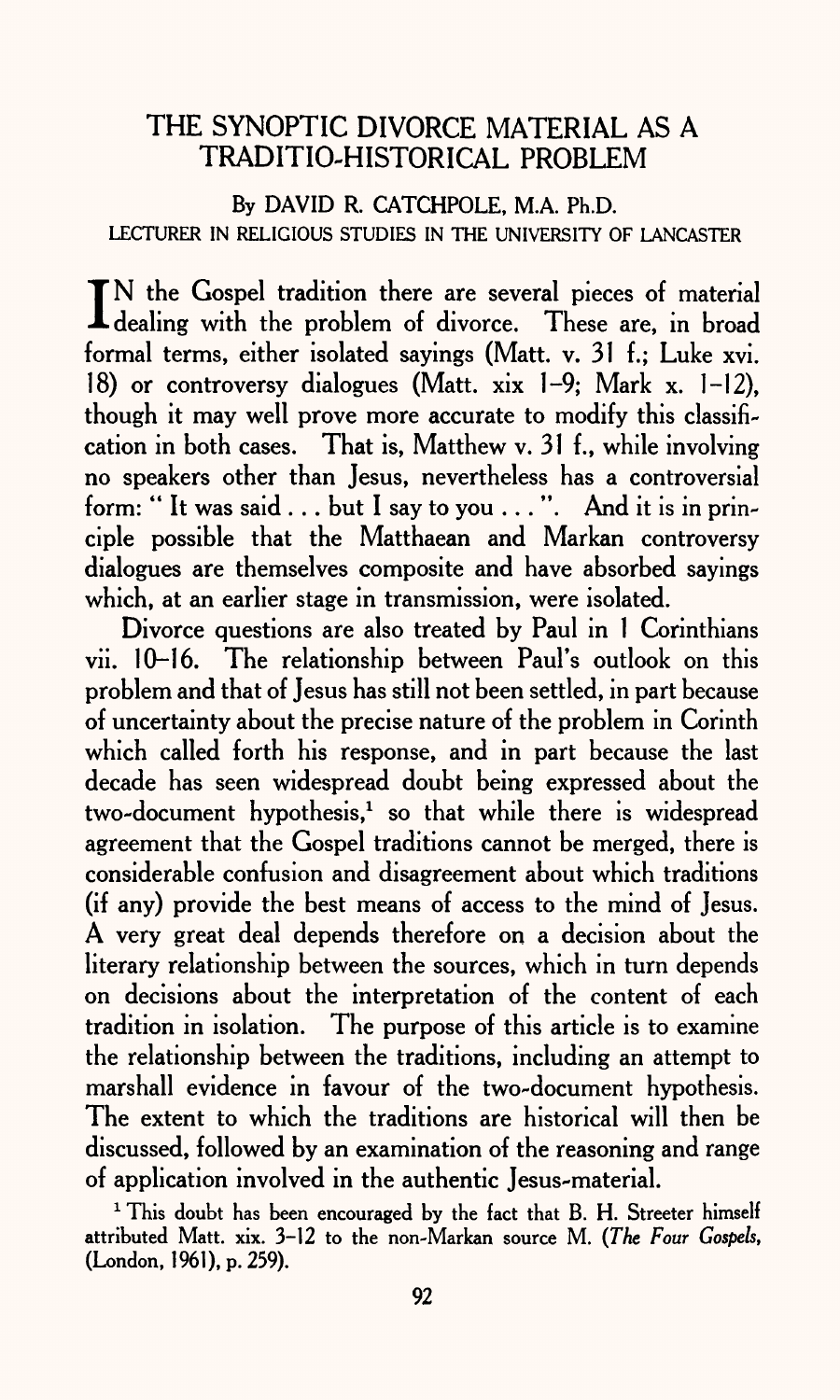### I

We begin with Matthew xix. 3-12. This, like the other traditions, must be viewed in terms of the assumption by Jesus' contemporaries that divorce as such could be taken for granted.<sup>1</sup> differences of opinion arising only over what could be counted acceptable grounds for divorce:

The School of Shammai say: A man may not divorce his wife unless he has found unchastity in her, for it is written, Because he has found in her indecency in anything (Deut. xxiv. 1a). And the School of Hillel say : (He may divorce her) even if she spoiled a dish for him, for it is written, Because he has found indecency in anything. R. Akiba says, Even if he found another fairer than she, for it is written, And it shall be if she find no favour in his eyes.  $\ldots$ <sup>2</sup>

The presupposition of both points of view represented in this text is clearly the allowability of divorce, which is so certain that it does not need discussing. Indeed the basic text, Deuteronomy xxiv. 1-4, makes the same assumption and presupposes the possibility of the divorced wife's remarriage; its concern is to protect the woman's rights at the initial stage by means of the divorce document, and at a later stage to prevent any reunion between the original husband and wife after any third person had been involved.3

It is at the point of divergence between the Hillelite and Shammaite views that Matthew xix. 3 begins. By asking whether <sup>a</sup> man may lawfully divorce his wife  $\kappa a \tau \hat{a}$   $\pi \hat{a} \sigma a \nu$   $\hat{a} \tau i a \nu$ , Jesus' questioners presume the current practice of divorce and ask him for a decision about the then dominant Hillelite position.<sup>4</sup> Jesus responds with a prohibition of divorce (verses 4-6), which is recognized as such since Deuteronomy xxiv. I is brought forward as a definite objection to what Jesus has said: "Why

1 Cf. H. Baltensweiler, *Die Ehe im Neuen Testament* (Zurich, 1967), pp. 35-39; J. Jeremias, *Jerusalem in the Time of Jesus* (London, 1969), pp. 370 f. On the range of contemporary and subsequent divorce legislation, B. Cohen, " Concerning Divorce in Jewish and Roman Law ", *Proceedings of the American Academy for Jewish Research,* xxi (1952), 3-34.

3 G. von Rad, *Deuteronomy* (London, 1966), p. 150; Baltensweiler, op. cit. pp. 32-34 ; K. Berger, *Die Gesetzesauslegung Jesu* (Neukirchen, 1972), pp. 509-12. 4 Philo, *De Spec. Leg.,* iii. 30 ; Josephus, *Ant.,* iv. 253 ; *Vita,* 426.

<sup>2</sup> Gitt. ix. 10; b. Gitt. 90a. Further texts in Billerbeck, *Handkommentar,* i. 313 f.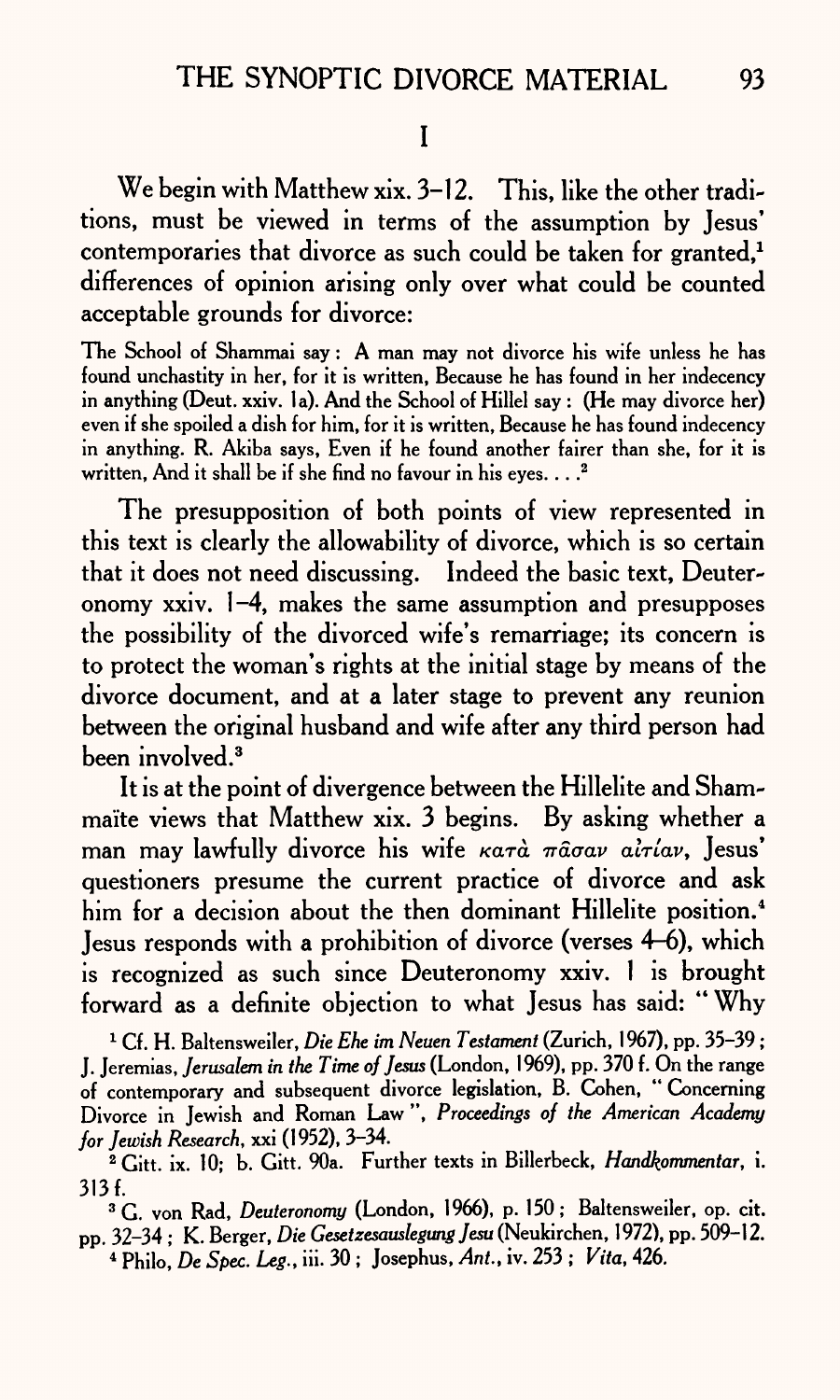then did Moses command that a man should give a certificate of divorce and put her away? " (verse 7). Jesus then takes up the topic again, interprets the Mosaic ruling as a concession ( $\epsilon \pi \epsilon \tau \rho \epsilon \psi \epsilon \nu$ ) and adds in verse 9 a saying which prohibits divorce and remarriage except where unchastity has occurred. The effect of this is that a position of extreme rigour is laid down but then decisively modified, so that in a discussion about the Hillelite view Jesus ultimately comes down on the side of Shammai.1

It is at this point that tensions within Matthew's account become extremely acute. Shammai's position, which permitted <sup>a</sup>man to divorce his first wife and marry a second one in the case of unchastity, was based on Deuteronomy xxiv. 1. Jesus' position, according to verse 9, agrees with Shammai's, but in verse 8 he has relativized Deuteronomy xxiv. 1 by means of the phrase πρὸς τὴν σκληροκαρδίαν ὑμῶν ἐπέτρεψεν. This relativizing or down-grading was quite unnecessary if in the end Jesus agreed with Shammai and Deuteronomy. Since verse 8 does, however, cohere with a prohibition of divorce (verses  $4-6$ ), which is recognized as such by the use of Deuteronomy xxiv. 1 as an objection in verse 7, it emerges that verse 9 does not belong naturally with what precedes it in verses 4-8, though it does belong naturally with the original question in verse 3. That question had been concerned, not with the allowability of divorce in principle, but with the grounds for such allowability in practice  $(\kappa a \tau \hat{a} \pi \hat{a} \sigma a \nu \hat{a} \tau \hat{i} a \nu \sigma \nu)$  whatever). This in turn confirms and is confirmed by the apparent awkwardness existing between verses 4-8 and the question in verse 3 which they reputedly answer. For verses 4-8 do not discuss grounds for divorce at all. Indeed, if the debate were to continue as it began, namely as a discussion of Hillel's position, some reference would need to be made to the phrase  $\mathbf{a}^{\prime}\sigma\mathbf{x}\eta\mu o\nu\pi\rho\mathbf{a}\gamma\mu a$  ('erwat dabar) over which the controversy with the Shammaite school raged. That this is passed over in

1 A. Suhl, *Die Fmktion der alttestamentliche Zitate tmd Anspielungen im Markasevangelium* (Giitersloh, 1965), p. 75 ; R. Hummel, *Die Auseinandersetzung zwischen Kirche undjudentum im Matthdusevangelium* (Munich, 1966), pp. 49-51 ; H. Merkel, " Jesus und die Pharisaer ", *NTS.* xiv (1968), 194-208, esp. p. 207 : " In der matthaische Fassung ist Jesus nur ein pharisaischer Schriftgelehrter." Similarly, H. Greeven," Zu den Aussagen des Neuen Testaments iiber die Ehe ", ZEE, i (1957), 109-25, esp. p. 113.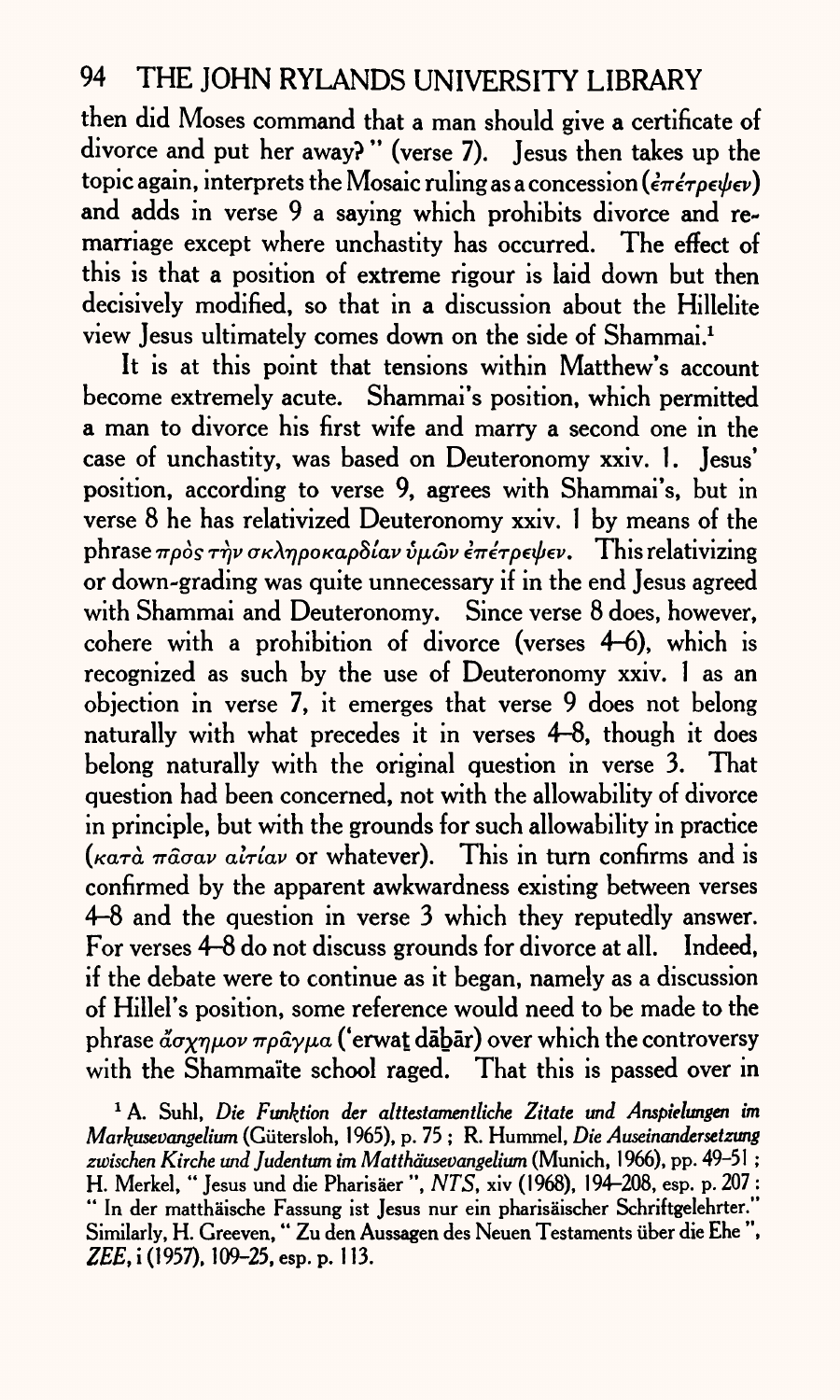silence strengthens the impression that verse 3 does not lead smoothly into verses 4-8.

The list of difficulties in the Matthaean account is not yet, however, complete. Verse 3 itself contains an internal problem. If the discussion is wholly within the framework of the Pharisaic schools, as verse 3b suggests, why does this merit  $\pi \epsilon \varphi \Delta \zeta \omega$  language, as in verse 3a? As Baltensweiler has commented, verse 3b contains a "Sachfrage" and not a "Fangfrage".<sup>1</sup> Elsewhere in Matthew,  $\pi\epsilon\varphi\acute{a}\zeta\omega$  is used of questions or requests which are in a direct sense leading questions, calling in question the essential character of Jesus' mission (iv.  $1,3$ ; xvi. 1), or part of a plot against his person (xxii. 18,35, cf. verse 34), but the content of the discussion in Matthew xix. 3-12 hardly belongs in either of these contexts. Finally, there are verses 11 f. These deal with the question of celibacy, and stand together quite easily. They are, however, introduced by verse 10, in which the disciples infer that what Jesus has just said (cf.  $o\tilde{v} \tau \omega s$ ) implies that it is not appropriate or advantageous or expedient to marry. Yet nothing in verses 3-9 contains the slightest hint that avoidance of marriage is the best policy: indeed there is nothing which might give grounds even for misunderstanding. Since God is involved in the marriage process (verse 6), and since even the rigorous Shammaite view of divorce belongs inside a context where marriage is regarded as thoroughly necessary and normal, the disciples' reaction in verse 10 is not coherent. So yet more evidence suggests that Matthew's account is somewhat dislocated.

At this point it may be countered that Matthew is too careful <sup>a</sup>writer to tolerate lapses in logic like these, and that therefore the suggestion of such lapses is *<sup>a</sup>priori* questionable. To this it can be replied that wider investigation of Matthew provides plenty of evidence in favour of an *a posteriori* deduction that these lapses could and did occur. One comparable example will suffice. In Matthew xix. 16 f. the conversation between the rich young man and Jesus begins with the question, " What good deed must I do to have eternal life? " Jesus replies, " Why do you ask me about what is good? " Goodness here is exclusively applied to actions, but this in itself produces a strange 1 Op. cit. p. 84.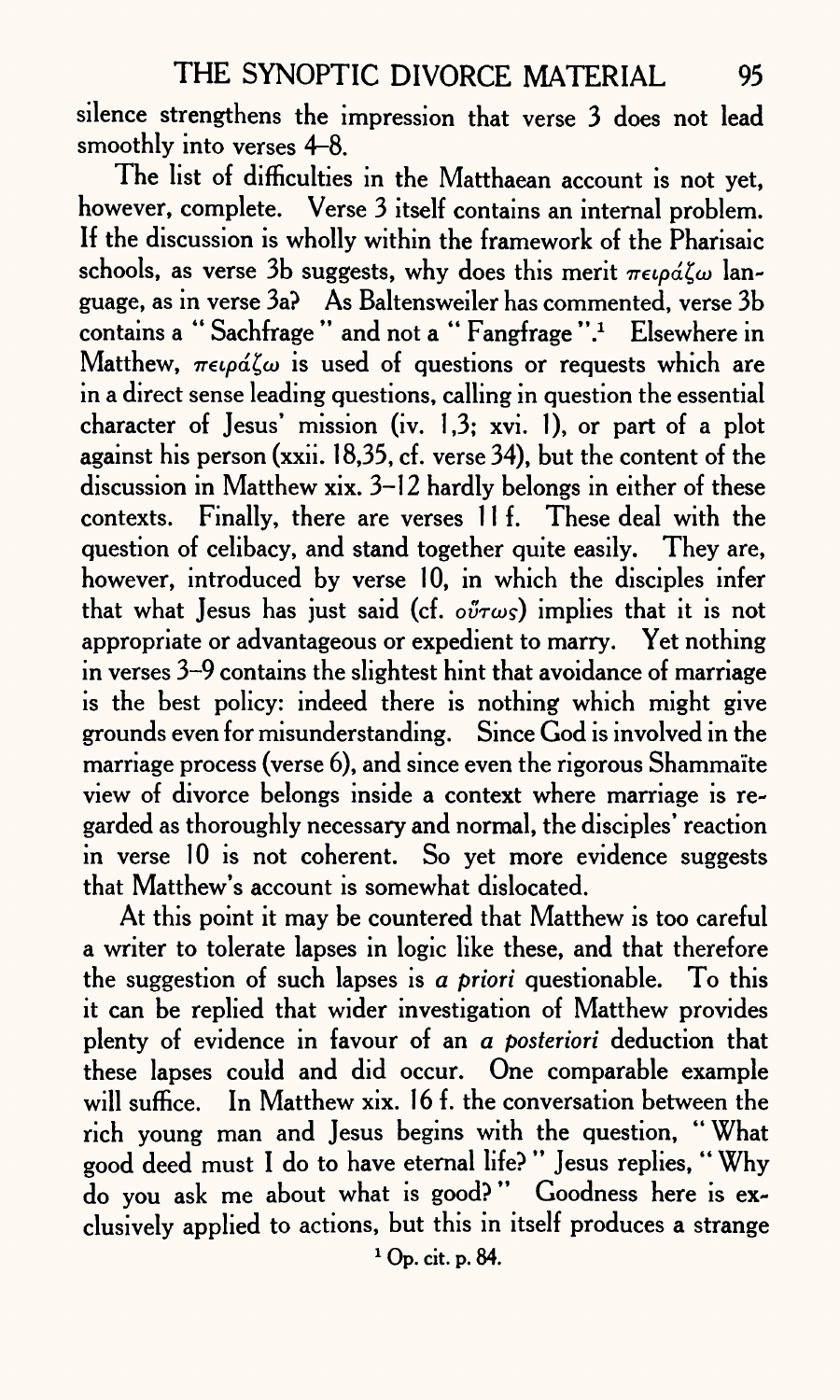situation. Firstly, it is by no means clear why the question itself is inappropriate, as Jesus implies. Secondly, the use of " good" to qualify a deed jars with the immediately following reminder that there is one *person* who is good, a reminder which itself contributes nothing to what follows. One cannot help noticing that Mark's version is subject to no such tension, since there all three references to goodness uniformly describe persons, i.e. Jesus and God. Moreover, in traditio-historical terms it is unlikely that a narrative would deliberately introduce a dialogue which is at least capable of suggesting that God, to the exclusion of Jesus, is good, whereas it is wholly understandable that a later form should agree with Matthew in trying to avoid the implication, even at the expense of logical consistency. The later section of the same material provides a further example of the same phenomenon, when Jesus (as in Matthew xix. 10-12) discusses similar matters with the disciples. Verses 23 f. deal with the problem of entry to the kingdom as it affects exclusively the rich man. Verse 25, however, looks back to verses 23 f. by referring to the disciples' astonishment, but has that astonishment expressed in a much more general question, "Who then can be saved? ", which is in no way provoked by the preceding saying.<sup>1</sup> With that question it is no longer the problem of the rich man that is under discussion.

Matthew xix. 3-12 therefore does not stand alone in containing a certain amount of awkwardness. The question produced by it is how to work back to any earlier form of the tradition less beset by these problems. To this we shall turn after examining Mark's version to see whether any comparable problems are found there.

Mark x. 2–12 consists of two sections, public dialogue and private instruction. There is a change of audience after verse 9, and this, together with the fact that the saying in verse 9 functions as a final and climatic pronouncement, indicates that verses 2-9 have to be treated as <sup>a</sup>separate unit. The debate is

 $1$  The Markan parallel also contains dislocations, but they are readily removed by extrapolating Mark x. 24, 26 f. as a separate unit. In Mark the lines of demarcation within the material are still discernible ; in Matt, they are not. Cf. H.-W. Kuhn, *Alters Sammlungen im Markusevangelium* (Gottingen, 1971), p. 151.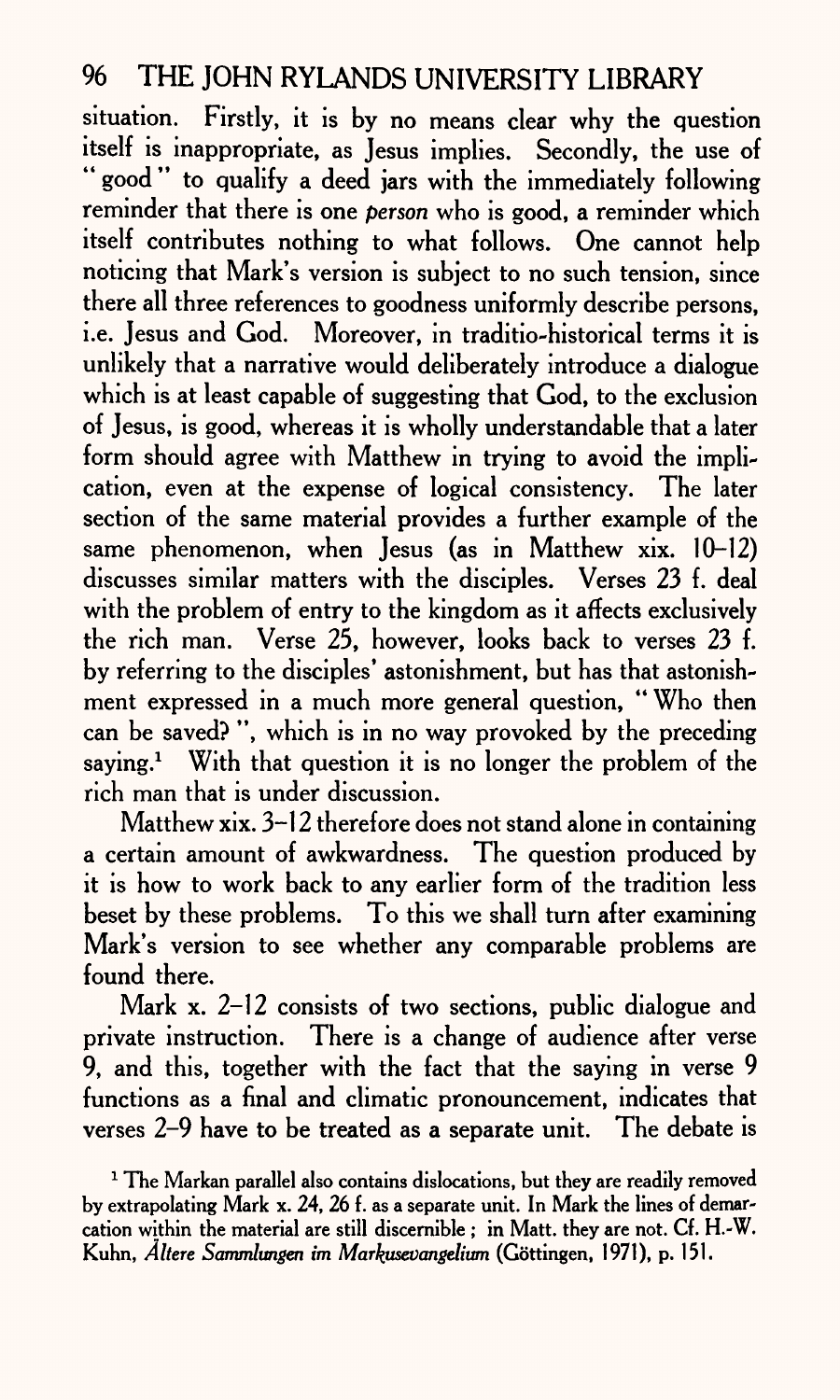introduced as being concerned with divorce as such: "Is it lawful for a man to divorce his wife? " This takes no account of the Hillel-Shammai controversy, and is understood in that way by Jesus when he responds by simply asking about Moses. Moreover, because the question touches on the very principle of divorce as such, on which the law had something to say, <sup>a</sup> negative answer could jeopardize Jesus' position, and therefore the language of  $\pi \epsilon \omega \tilde{\omega}$  is in place. In what follows Deuteronomy xxiv. 1 and Genesis i. 27, ii. 24 are set over against one another, and the Deuteronomic quotation significantly omits all reference to that phrase over which the two Pharisaic schools disagreed. In Mark, Jesus' questioners take Deuteronomy xxiv. 1 as a concession ( $\epsilon \pi \epsilon \nu \epsilon \nu$ , verse 4), but Jesus himself insists by repetition that it is in fact a command *(ενετείλατο*, verse 3  $\ldots$  *evro* $\lambda$ *n*, verse 5). It is plain therefore that the Mosaic law is the point at issue, and in this connection it is important to see that Deuteronomy xxiv. 1 is not, as in Matthew, mentioned as an objection to an earlier declaration by Jesus-which would make the dialogue into an exercise in the harmonization of texts but is rather the starting-point. Jesus' final decision about divorce is therefore prepared for by the structure of the discussion and, when it comes, stands as <sup>a</sup>decision about Moses, too. The decision is unequivocal: " What therefore God has joined together, let not man put asunder."1

The block Mark x. 2-9 is therefore consistent, logical and consecutive. Its climactic rejection of divorce is absolute. No qualifying reference to  $\pi$ opveía makes Jesus into a Shammaïte on this question. A collision between the Markan Jesus and the presupposition of Deuteronomy xxiv. 1 does, however, lead naturally to a discussion of the remarriage question which, in the case of the woman, is treated in Deuteronomy xxiv. 2 f. and in current divorce documents, and, in the case of the man, arises straightforwardly from the accepted normality of being married. Mark x. 11 f., while not requiring x. 2-9 as literary introduction, does arise naturally from it and brands the remarriage of either

<sup>1</sup> F. Hauck-S. Schulz, πόρνη *TDNT*, vi (1968), 591 : "According to the version in Mark and Luke Jesus states in clearcut fashion that the indissolubility of marriage is the unconditional will of God."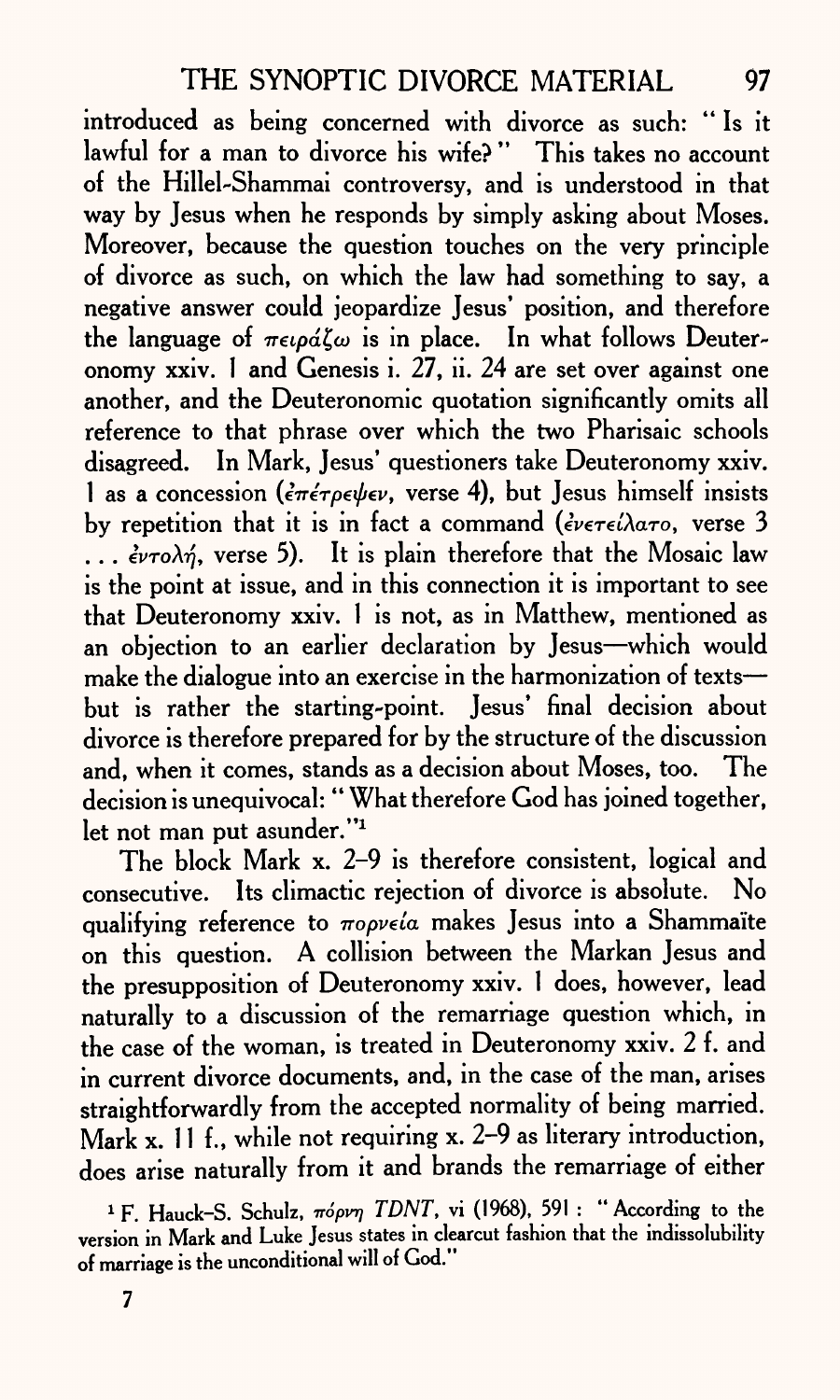party to the first marriage as adultery. This in itself means that the first marriage is still in existence, and that there is no implicit hidden idea that divorce on grounds of  $\pi$ opveia is permissible because in a real sense the marriage itself never existed. Mark x. 2-9 and x. 11 f. therefore stand separately on their own feet, but the content of each could justifiably have been deduced from the other, and thus the internal logic of Mark's account emerges powerfully.

It is now possible to push the traditio-historical enquiry further forward. At this point one has particularly in mind certain recent comments which reflect a general tendency. W. R. Farmer, for instance, has declared that " only with the greatest difficulty can one explain satisfactorily the history of the synoptic tradition on divorce by a redactional process in which Mark is placed first".1 In a similar vein, A. Isaksson has sharply criticized the two-document hypothesis for imposing a " Babylonian captivity",<sup>2</sup> and D. L. Dungan, on the basis of a comparison of Pauline and synoptic material, has urged that Matthew xix and Mark x should be treated as two versions without literary dependence either way, but with Matthew's version being the more primitive of the two.<sup>3</sup> Alongside these viewpoints there is that which accepts Matthew xix as the secondary literary text, but still takes it as more original in view of " die sachliche Aufbau des Gespräches" (so, K.-G. Reploh).<sup>4</sup>

There are three basic topics needing to be discussed with a view to a. decision on this question. The first, and shortest, concerns criteria. It must be emphasized that the coherence of Matthew xix. 3 with the Hillel-Shammai debate by no means proves its primitiveness. Equally, coherence (if proved) between the decision about divorce and the outlook of Oumran<sup>5</sup> does not prove that Matthew xix. 3 ff. goes back to Jesus, or is more primitive than Mark x. 2 ff. It is worth recalling an analogy from the debate about the authenticity or otherwise of sayings attributed to Jesus in the Gospels. The presence of Semitisms

 $5$  So, Dungan, op. cit. pp.  $115-22$ .

<sup>1</sup>*The Synoptic Problem* (New York, 1964), pp. 255-7.

<sup>2</sup>*Marriage and Ministry in the New Testament* (Lund, 1965), pp. 70, 103.

<sup>3</sup>*The Sayings of Jesus in the Churches of Paul* (Oxford, 1971), p. 122.

<sup>4</sup>*Markus-Lehrer der Gemeinde* (Stuttgart, 1969), p. 182.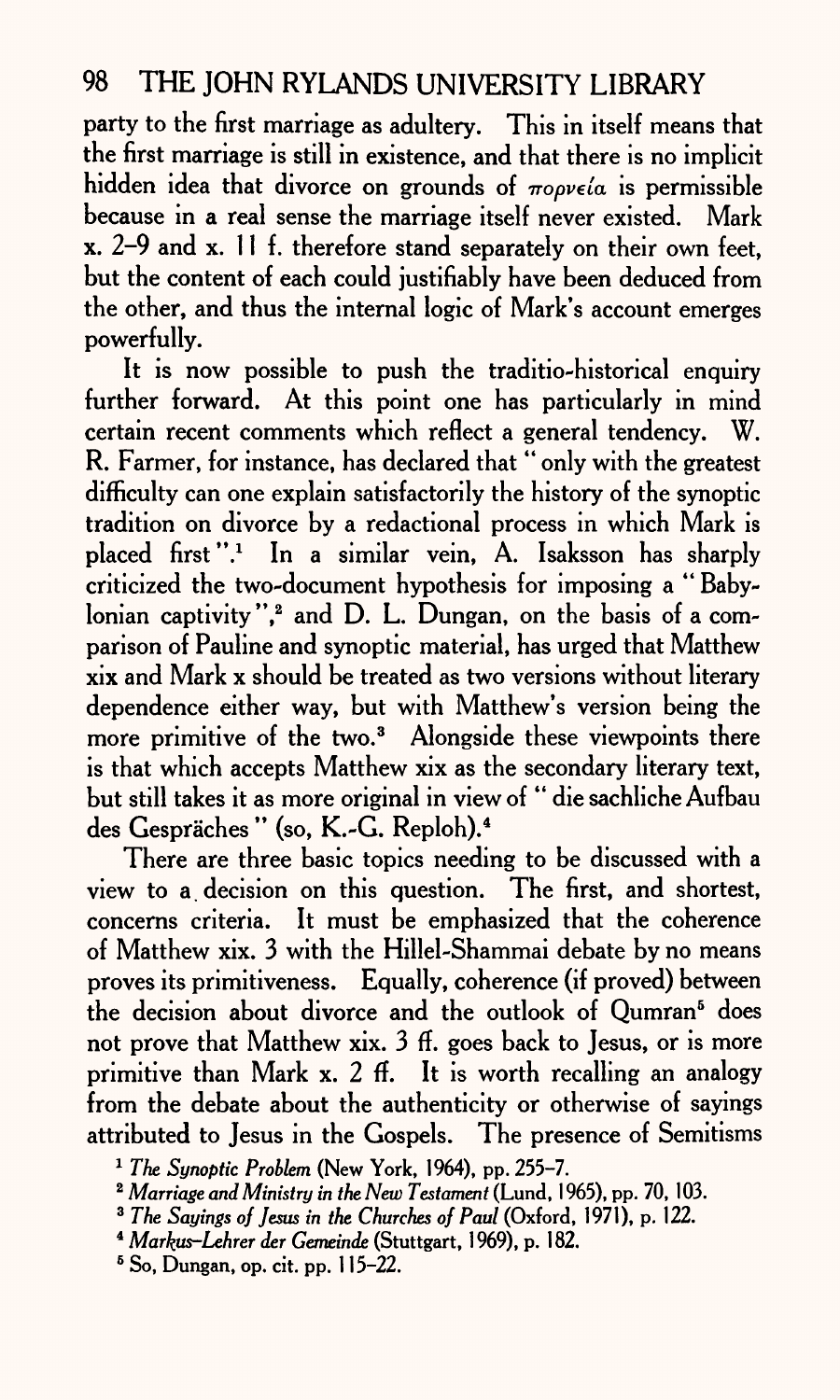in general or Aramaisms in particular *may* mean that the material stems from Jesus himself, but in terms of logic it may just as well mean that the material stems from a Semitic Aramaicspeaking writer or church.<sup>1</sup> So too here, Matthew has not yet been excluded from possible responsibility for the distinctive features of his version, especially if there is evidence across <sup>a</sup> wide spectrum permitting his to be called " a rabbinic gospel".<sup>2</sup> So the use of the relationship between Matthew xix. 3 and the Hillel-Shammai controversy to support the primitiveness of Matthew is thoroughly vulnerable because of the criterion upon which it is based. And its weakness is additionally and fatally exposed when the incoherence of the Matthaean tradition is brought into the reckoning. It is this Matthaean phenomenon to which we now return as the starting-point of our second topic of discussion.

It will be remembered that the incoherence in Matthew arises at four points: *(a)* Verses 10-12 do not arise out of verses 3-9. *(b)* Verse 9 does not cohere with verses 4-8. (c) Verses 4-8 do not cohere with verse 3b. *(d)* Verse 3b does not cohere with verse 3a. What adjustments, if any, would remove these awkwardnesses? If that question can be answered we have not only located the focus or foci of the problem but we are halfway towards isolating an earlier form of tradition. Our ability to go the other half of the way will depend on how convincingly we can account for these factors which *ex hypothesi* demarcate the later from the earlier form. Now (a) is no problem. On any showing these verses have to be treated as a quite separate tradition on a different topic.  $(b)$  cannot be solved in the same way simply by separating verse 9 from verses 4-8, because, in the Matthaean narrative, verse 8 is not sufficiently final and decisive to function as an ending. Since any tampering with verses 4-8 would have to be so far-reaching if they were to be brought into line with verse 9, it is more likely that one of two alternative solutions may be preferred. That is, either verse 9 has replaced another conclusion that followed verses 4-8, or the trouble is intrinsic

1 N. Perrin, *Rediscovering the Teaching of Jesus* (London, 1967), p. 37 ; R. S. Barbour, *Traditio-historical Criticism of the Gospels* (London, 1972), p. 4.

2 D. Daube, *The New Testament and Rabbinic Judaism* (London, 1956), p. 60.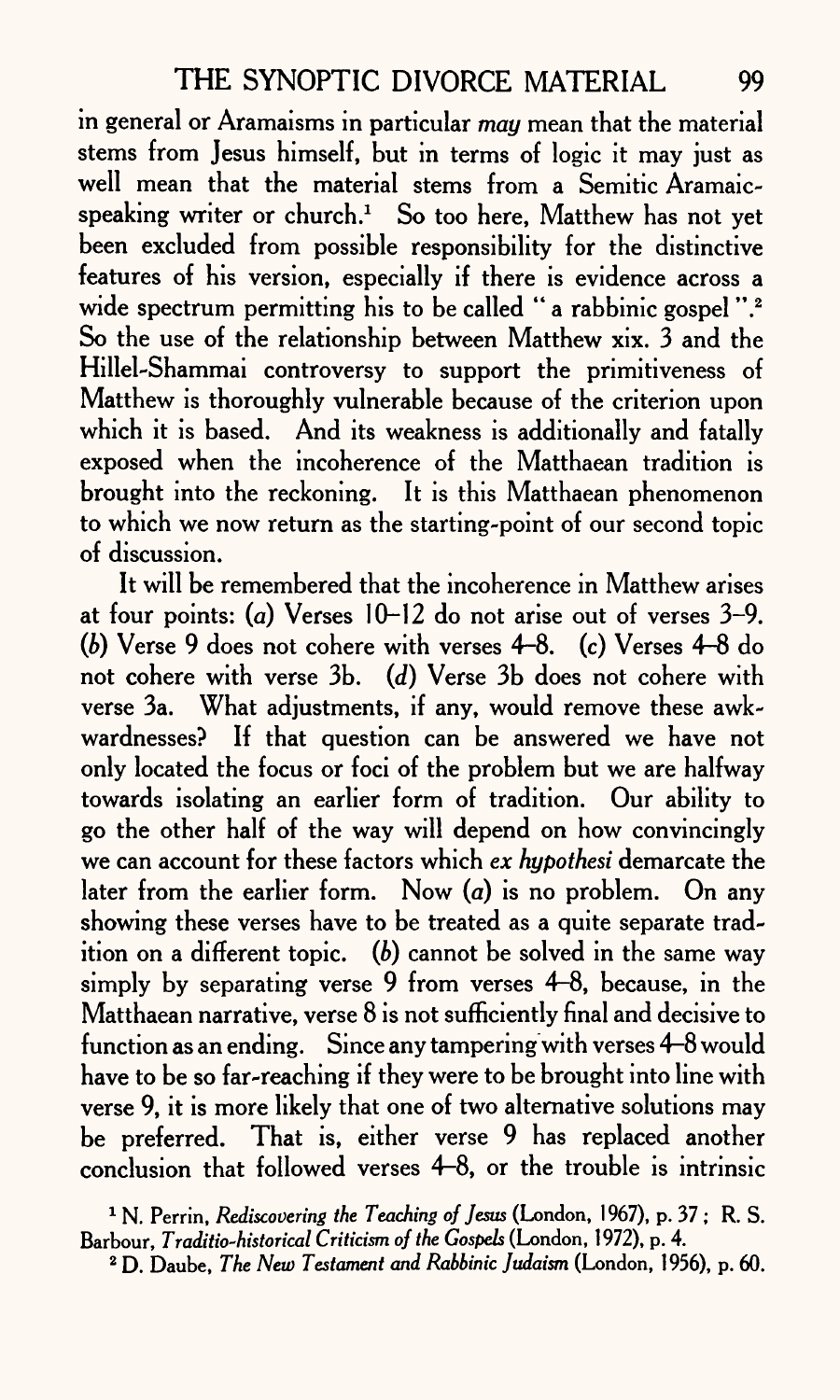to verse 9, i.e. its cause is  $\mu \dot{\eta}$   $\dot{\epsilon} \pi \dot{\iota}$   $\pi$ opv $\epsilon$ *ia*, which would then be secondary. These alternatives are not very far apart, since any conclusion following on verses 4-8 would have to affirm the unconditional indissolubility of marriage. But while either alternative makes things look unpromising for  $\mu \eta$   $\epsilon \pi i$   $\pi o \rho$ *v* $\epsilon i \alpha$ , we do not need to choose until we have discussed the other examples of incoherence. In the case of (c), we are again faced with the alternatives of a drastic remodelling of verses 4-8 to make them agree with verse 3b, or a modification of verse 3b itself. This latter could hardly be other than the excision of  $\kappa a \tau \hat{a}$  *magav airiav*. Finally, case *(d):* Verses 3a and 3b fail to fit together because of  $\pi \epsilon \varphi \Delta \zeta$ ov $\tau \epsilon$  and  $\kappa \alpha \tau \alpha$   $\pi \alpha \sigma \alpha \nu$   $\alpha \tau \zeta \alpha \nu$ . In theory, the problem could be solved by removing either, and there are no grounds internal to that verse which force one in the direction of either alternative.

When the various permutations and combinations of possibilities are assembled, the following options emerge: (i) A drastic remodelling of verses 4-8, together with the excision of  $\pi \epsilon \omega \hat{\alpha} \zeta \omega \tau \epsilon s$ . On this showing, verses 3b,9 are all that remains of the debate which concerned valid grounds for divorce, which Jesus confined to  $\pi$ *opveia.* (ii) A retention of verses 4-8 and of  $\pi$ *etpd*<sup>*lovres*.</sup> but excision of  $\kappa a \tau \hat{a}$   $\pi \hat{a} \sigma a \nu$   $\hat{a} \tau i \hat{a} \nu$  and  $\mu \hat{n}$   $\hat{\epsilon} \pi \hat{i}$   $\pi o \rho \nu \epsilon i \hat{a}$ . On this showing, the debate concerned divorce as such, which Jesus rejected by means of a final saying which had either the modified form of verse 9 or something so like it as to be virtually indistinguishable. Overwhelming probability favours the second of these two options. Firstly, the other option involves a remodelling of verses 4-8 which is drastic to such a degree that it amounts to an elimination. It is virtually impossible to see how the Genesis i. 27, ii. 24 proof-texts could be used to support the position in question. Secondly, the introduction of  $\kappa a \tau \hat{a} \pi \hat{a} \sigma a \nu$  $a\hat{i}\tau\hat{i}$ av and  $\mu\hat{\eta}$   $\hat{\epsilon}\pi\hat{i}$   $\pi$ opv $\epsilon\hat{i}$ a would certainly make sense in terms of Matthaean redaction. For not only does Matthew elsewhere assimilate to rabbinic patterns<sup>1</sup> (which is the upshot here), but he also elsewhere shows a tendency to realign strictly eschato-

<sup>&</sup>lt;sup>1</sup> See v. 17-20 in relation to v. 21-48, and vi. 1 in relation to vi. 2-18 as, in each case, <sup>a</sup>sequence of principle and cases. Cf. D. Daube, *New Testament and Rabbinic Judaism,* p. 61.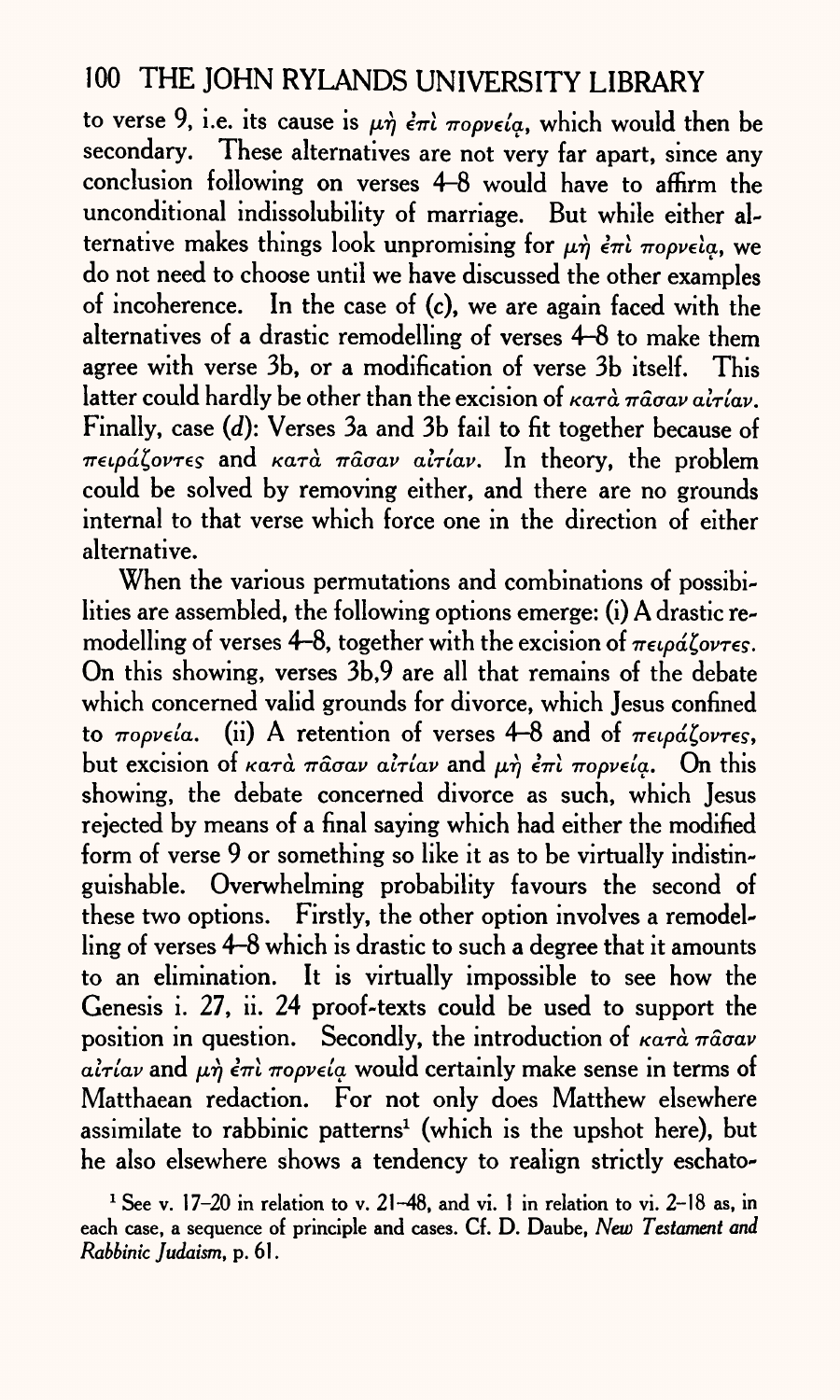logical material into permanent ethical rulings<sup>1</sup> (which is also the upshot here). Thirdly, the secondariness of the  $m$ opveia reference in xix. 9 is supported by indications of secondariness in the similar  $\pi$ *opveia* reference in v. 32. For v. 31 f. is an antithesis which does not represent a sharpening of the law and an application to the human heart (as in v. 21-26 and v. 27-30), nor does it represent a correction of a law or a current interpretation of a law (as in v. 33-37, 38-42, 43-47).<sup>2</sup> In fact it is a formal antithesis which has no antithesis in content, for v. 32 in its present form is a perfectly justifiable interpretation of Deuteronomy xxiv. 1 as cited in v. 31, and moreover a quite accurate example of " the righteousness of the scribes and Pharisees" (v. 20). But if the saying is relieved of  $\pi a \rho \epsilon \kappa \tau \delta s$ *\6yov Tropvelas* it is antithetical in content as well as in form, and can truly represent that  $\pi \epsilon \rho i \sigma \sigma \epsilon \nu \mu a$  of which v. 20 speaks.

The net result of our work on Matthew alone, leaving Mark completely on one side, is that incoherence indicates that Matthew xix. 3-9 (10-12) is a secondary form, and that, when the secondary elements are removed, the resulting form of the tradition is extraordinarily similar to Mark! This in turn means that we can at least set the pre-Matthaean form alongside the Markan form, and makes tests for primitiveness either way. In view of the extensive literary dependence the conclusions which are logically open to us are either that Mark is the source for Matthew/pre-Matthew, or that Matthew/pre-Matthew was used by Mark.

The latter possibility leaves unanswered some thoroughly embarrassing questions. First, why does Mark roughen the transition between verses 5 and 6 (of Mark), so that the subject of the verbs in verse 6 is not specified but is nevertheless different transition between verses 5 and 6 (of Mark), so that the subject<br>of the verbs in verse 6 is not specified but is nevertheless different<br>from the specified subject of the verb  $\epsilon \gamma \rho a \psi \epsilon \nu$  in verse 5—a roughness which is absent from Matthew xix, 4 f? Second, why does Mark shorten the quotation of Genesis ii. 24 so as to omit  $\kappa$ o $\lambda \lambda \eta \theta \eta \sigma$ *erai*  $\tau \hat{\eta}$  *yvvaiki avrov*, and also omit the introduction  $\partial v \kappa \partial v \partial \psi$  *dv*e  $\partial \tau$  . . . . when both are thoroughly appropriate

1 See, e.g. v. 25 f. as compared with Luke xii. 57-59. Cf. J. Jeremias, *The Parables of Jesus* (London, 1963), pp. 43 f.

2 H. Greeven, art. cit., p. 113.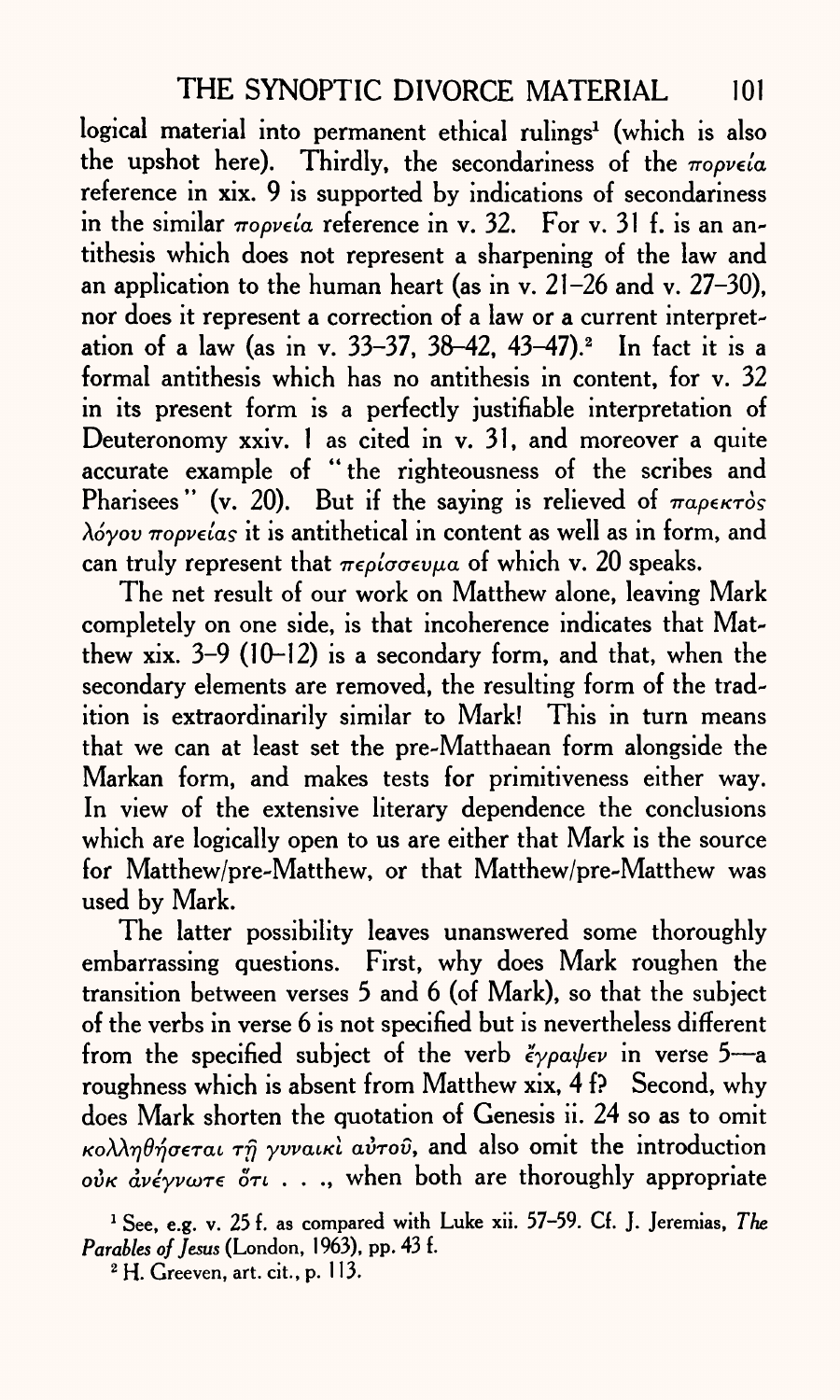to his version, and when the latter introductory formula is paralleled at Mark ii. 25, xii. 10,26? Third, why should Mark take the trouble to introduce  $a\dot{v}\tau o\hat{v}$  in qualification of  $\tau\dot{o}v$   $\pi a\tau\acute{e}oa$ (and in agreement with LXX), but fail to add it correspondingly to  $\tau \dot{\gamma} \nu \mu \eta \tau \dot{\epsilon} \rho a$  (as in LXX), thus creating another stylistic awkwardness? Fourth, why should Mark omit the words  $d\pi d\rho\chi\hat{\eta}s$  $\delta \dot{\epsilon}$  *ov*  $\gamma \dot{\epsilon}$  *yover ovtags* when they fit so admirably inside the tendency of his account to down-grade Moses? It is so difficult to envisage Mark's engaging in such inconsistent and less than thorough editorial activity that the overwhelming suspicion left by <sup>a</sup>comparison of the accounts is that the suggestion of the priority of Matthew or of pre-Matthew over Mark has stood the situation on its head.

This brings us to the former possibility, namely that Mark is the source for Matthew or pre-Matthew. The removal of all the awkwardnesses listed in the previous paragraph counts *mutatis mutandis* in favour of this possibility. Moreover, only if distinctive features of Matthew turn out to be untypical of the final editor, Matthew the evangelist, can any serious challenge be raised against the view that Mark is the source, or any positive argument be mounted in favour of some intervening editor other than Matthew himself. In fact, the divergences and distinguishing features are all typical of Matthew's own approach. The form of the material, namely 'Question-Answer-Objection Counter-argument Conclusion', is a typical rabbinic pattern belonging well within the overall character of the gospel. The extension of the Old Testament quotation occasions no surprise in a document so heavily weighted with such quotations. The introductory formula  $\partial \dot{\nu} \kappa \, d\nu \epsilon \gamma \nu \omega \tau \epsilon$  ... is typical of Matthew (cf. xii. 3,5; xxi. 16,42; xxii. 31). The wish to soften the impact of a collision with Moses is thoroughly understandable in someone so concerned with the eternal validity of the law (v. 18 f.). Consequently we have strong reason to believe that the pre-Matthaean form of the tradition was  $Mark<sup>1</sup>$  and Mark alone, and that the post-Markan editor of the primary source was Matthew and Matthew alone.

There is, however, a third topic requiring discussion if this <sup>1</sup> Similarly, Greeven, art. cit. p. 113; Baltensweiler, op. cit. p. 59.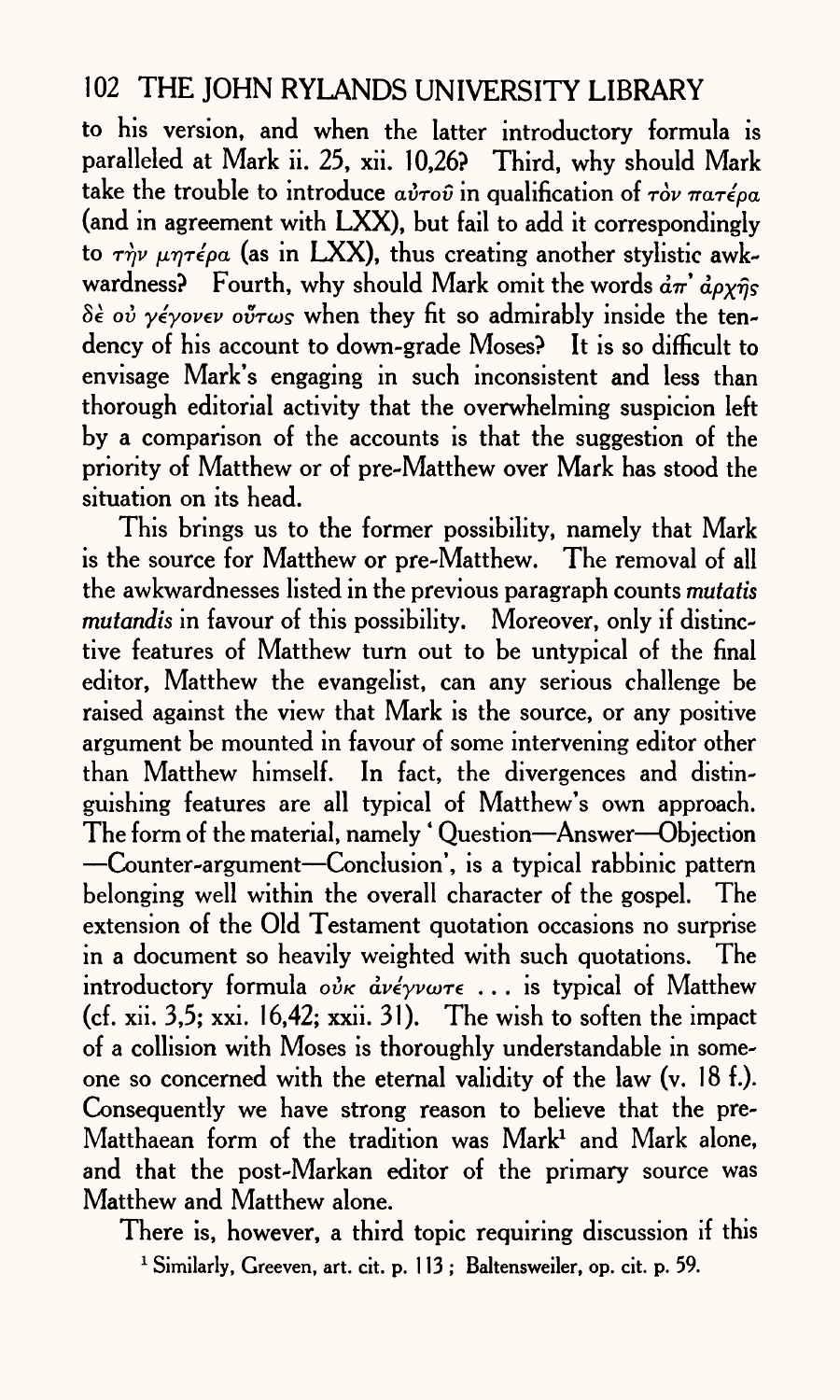result is to be treated as secure. This is the attempt to undermine the priority of Mark x by finding traces of Matthew xix in Paul's discussion of marriage and divorce in 1 Corinthians vi and vii. A. Isaksson, for instance, has urged that Matthew's gospel must not be isolated from the early tradition of the church,<sup>1</sup> and in that context draws a line of correspondence between Matthew and Paul.<sup>2</sup> Similar parallelism is constructed by D. L. Dungan.<sup>3</sup> We have therefore to examine the contribution of Pauline material to the traditio-historical enquiry, and in particular the question of whether 1 Corinthians vi-vii presupposes an awareness on the part of Paul's readers of specifically the *Matthaean* form of the tradition. This means investigating in series 1 Corinthians vi. 12-20; vii. 1-9, 10 f., 12-16.

1 Corinthians vi. 12-20 contributes very little. Genesis ii. 24 is indeed quoted but, as is obvious, this happens in Mark as well as in Matthew, and therefore in no way supports a rapprochement of only the latter with Paul.

1 Corinthians vii. 1-9 can most usefully be treated as a whole, in spite of its containing two paragraphs, verses  $1-7$  and  $8$  f. In verses 1-7 Isaksson finds Paul carefully distinguishing between command and concession in the matter of sexual intercourse within marriage. The ideal is said to be abstinence: "Although they are married they may live according to the ideal which Paul puts forward in v. 1-not to have sexual intercourse an ideal which Paul lives by."<sup>4</sup> Paul recommends, it is said, that men should live unmarried and, even within marriage, abstain from intercourse. This recommendation, says Isaksson, marks such a dramatic break with Pharisaic tradition that it could only be made if it agreed with church tradition—and that tradition turns up in Matthew xix. 12! This interpretation needs to be tested.

At the beginning it is as well to note a considerable degree of parallelism between verses 1-7 and verses 8 f. Both are introduced by a statement beginning *καλόν* . . . (verses 1,8). Both speak of the temptation to immorality which is involved in celibacy (verses 2a, 9a). Both speak of the process of becoming

<sup>&</sup>lt;sup>1</sup> Marriage and Ministry, pp. 71 f., 112. <sup>2</sup> Op. cit. pp. 104-15.

<sup>&</sup>lt;sup>3</sup> Sayings of Jesus, p. 131. <sup>4</sup> Op. cit. p. 107.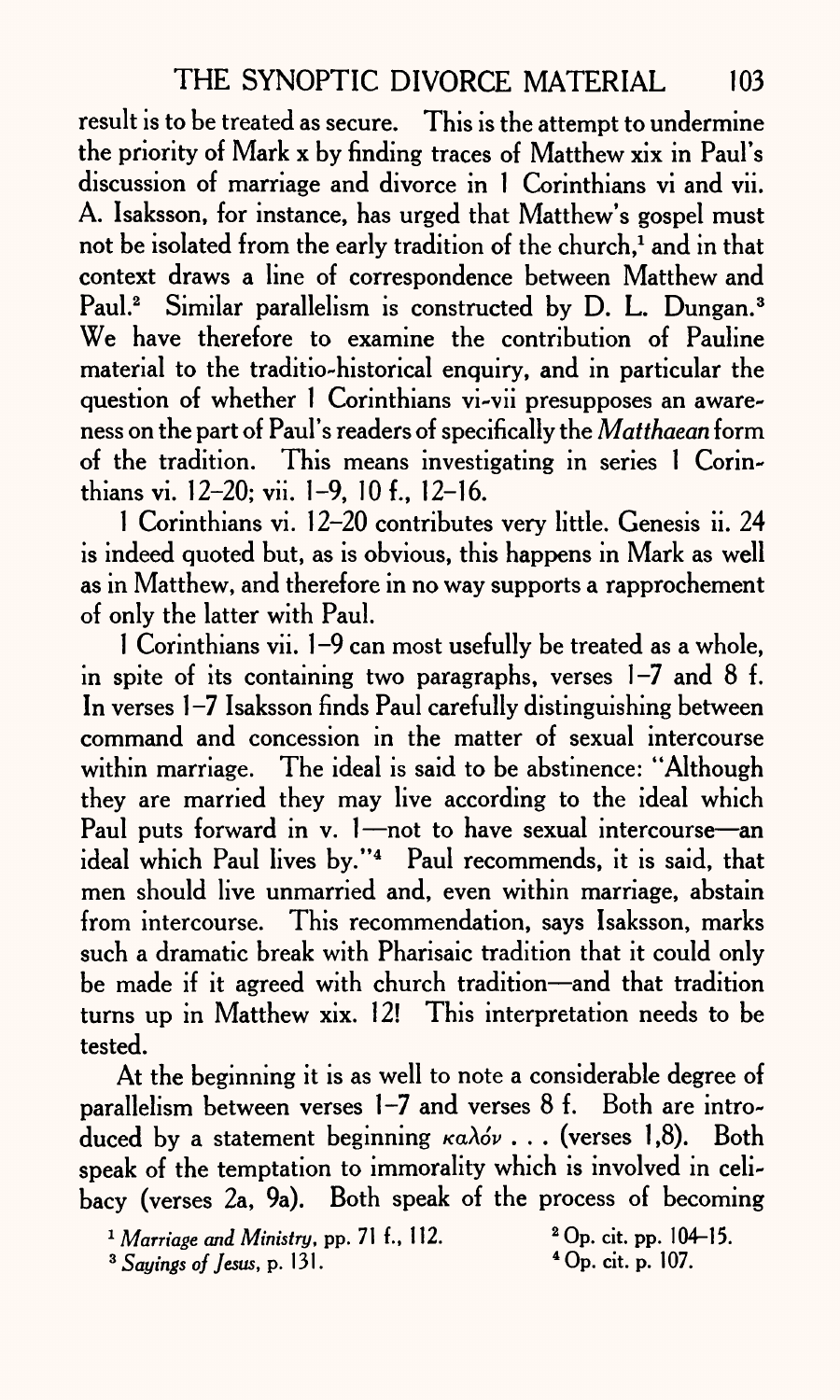married, as distinct from the married state as such (verses 2b, 9). Both refer to Paul's own situation (verses 7a, 8). But verses 1-7 go beyond verses 8f by treating the question of abstaining from intercourse within marriage as well as the question of abstinence by virtue of not getting married at all. Now, the parallelism of the two *KaXov . . .* statements, together with the fact that in the second of them Paul makes plain that he is himself speaking ( $\lambda \epsilon \sim \omega$ , verse 8), means that even if verse 1b is a quotation from the letter to Paul from  $Corinth<sup>1</sup>$  it is still a statement with which Paul agrees. But his agreement is very sharply qualified indeed, for the statement could, in isolation, be made to apply to both the unmarried and the married. In the case of the married, Paul uses the strongest language against it. He sternly opposes any unilateral abstinence by describing it as the dishonouring of <sup>a</sup> debt, the rejection of authority and even fraud (verses 3f.). The only concession he will make (and it is this to which the  $\sigma$ *vyyv* $\omega$ *<sub>H</sub>* $\gamma$  of verse 6 applies,<sup>2</sup> rather than to verses 2-5<sup>3</sup> or 1-5<sup>4</sup> or verse  $2<sup>5</sup>$ ) is that abstinence inside marriage may be allowed under the strictest conditions, namely, that it is on the basis of mutual agreement, strictly limited in time, and for the specific spiritual purpose of prayer (verse  $5$ ).<sup>6</sup> Failure to observe these conditions exposes the married person to precisely the same temptations as the unmarried faces (verse 5b). In the case of the unmarried, Paul also qualifies the statement in verse Ib by stressing the vulnerability to temptation which is involved (verses 2a, 9), so that what is  $\kappa a \lambda \phi \nu$  is strictly conditional upon a gift from God (verse 7) and, in the absence of that gift, is strictly subordinated to what is *Kpelrrov* (verse 9b).

It would therefore seem that Paul is opposing a generalization about abstinence from intercourse by arguing that while

X J. C. Hurd, *The Origin of 1 Corinthians* (London, 1965), p. 163; C. K. Barrett, *A Commentary on the First Epistle to the Corinthians* (London, 1968), p. 154.

2 H. Greeven, art. cit. p. 119 ; J. Hiring, *The First Epistle of St. Paid to the Corinthians* (London, 1966), p. 50 ; Baltensweiler, op. cit. p. 162 ; Barrett, op. cit. p. 157 ; F. F. Bruce, / *and 2 Corinthians* (London, 1971), p. 67.

3 H. Lietzmann-W. G. Kiimmel, *An die Korinther I-11* (Tubingen, 1969), p. 30.

4 H. Conzelmann, *Der erste Brief an die Korinther* (Gottingen, 1969), p. 142.

 $5$  Dungan, op. cit. pp. 87 f.  $\blacksquare$   $6$  Cf. Baltensweiler, op. cit. pp. 159 ff.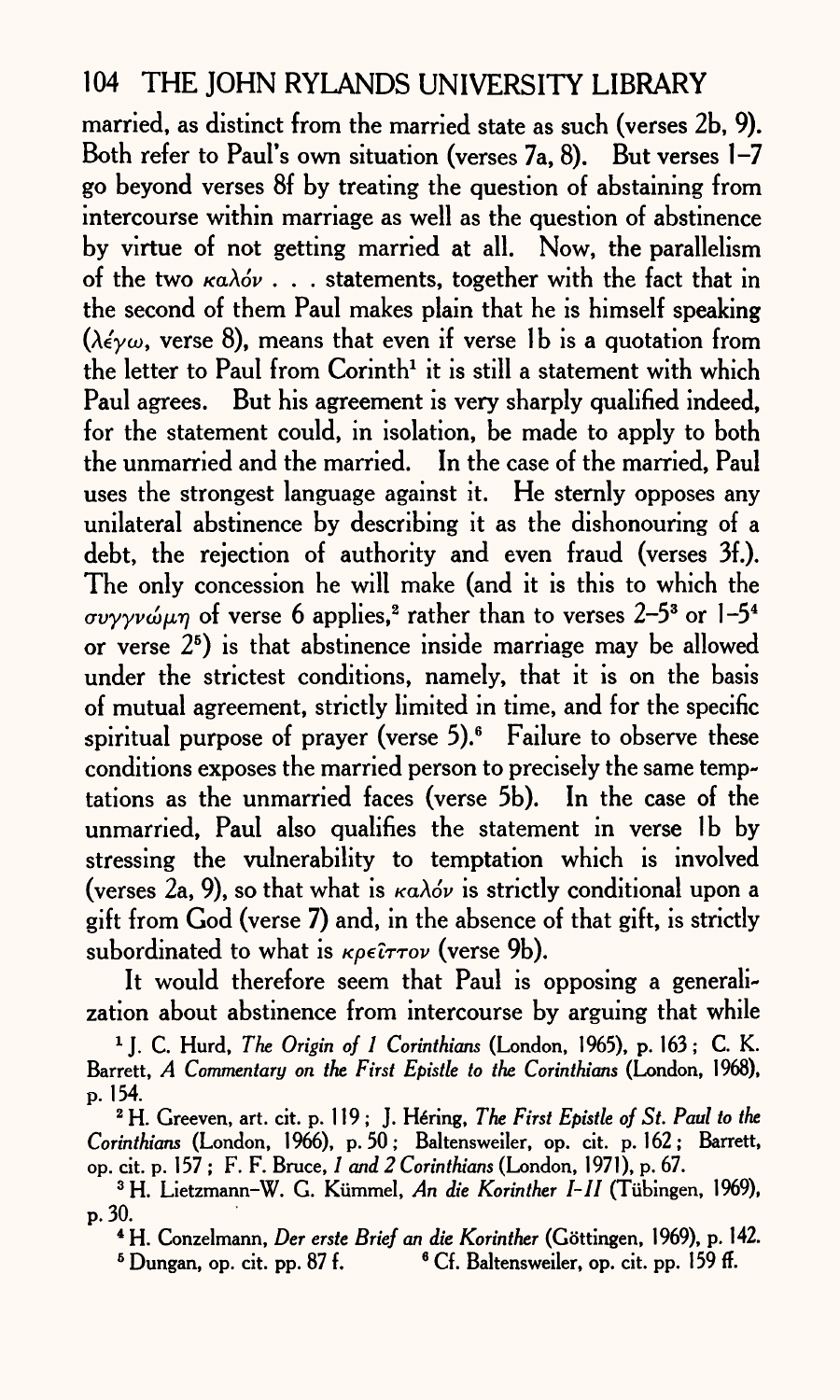it may be an ideal, it only applies to the few, and those few are persons specially gifted. It is unrealistic to use it as a discouragement to the unmarried from seeking a partner, and it is quite wrong, except in unusual and limited situations, to apply it within marriage. Does this mean that, as Dungan argues,<sup>1</sup> Paul is personally opposed to all sexual relations or that he accepts the common view that sexual intercourse inhibits and pollutes one's relations with the pure sphere of the divine? This can hardly be so, in view of his argument in verse 14 that holiness is communicated to an unbelieving husband and to the children of a mixed marriage by virtue of intercourse, and in any case Paul later shows quite plainly that his approval of the statement in verse 1b has nothing to do with cleanness concepts but rather with the eschatological situation (verses 26, 29, 31) and the extra degree of undistracted commitment open to the unmarried (verses 32-35). Moreover, verse 7b not only indicates that the celibate state is <sup>a</sup>gift from God but that the married state is too ( $\delta \mu \partial \nu \partial \nu \partial \sigma$   $\delta \partial \partial \partial \rho \partial \nu$  *(for <i>leage*). And in the light of all this, does 1 Corinthians vii. 1-7 indicate an awareness of Matthew xix. 10-12? In form there is a parallel between the two, in that a generalizing rejection of marriage in principle is itself rejected by appeal to a limited gift of God (Matthew xix. 11). But our question must receive a negative answer because Paul only appeals to a saying of Jesus when he reaches verse 10, and his reasons (as outlined above) for taking his own stance on this matter are quite sufficient in themselves and need no additional support. So if Matthew xix. 10-12 and 1 Corinthians vii. 1-9 exhibit some internal parallelism it is nevertheless clear that Paul knows nothing of the former tradition, and that the suggested connection between Paul and Matthew within the tradition is illusory.

1 Corinthians vii. 10 f. is the central axis about which the present discussion of the Gospels-Paul relationship must turn. Paul is quite explicit that he has a word of (the historical<sup>2</sup>) Jesus on the problem of dissolving marriages, and his ruling correspondingly lacks all independent reasoning and argument such

 $1$  Op. cit. pp. 85 ff.

 $2\delta$   $\kappa \nu \rho \nu \sigma$  here designates the earthly, rather than the exalted, Jesus. Cf. F. Hahn, *Christolosixhe Hoheitstitel3* (Gottingen, 1966), pp. 91-94.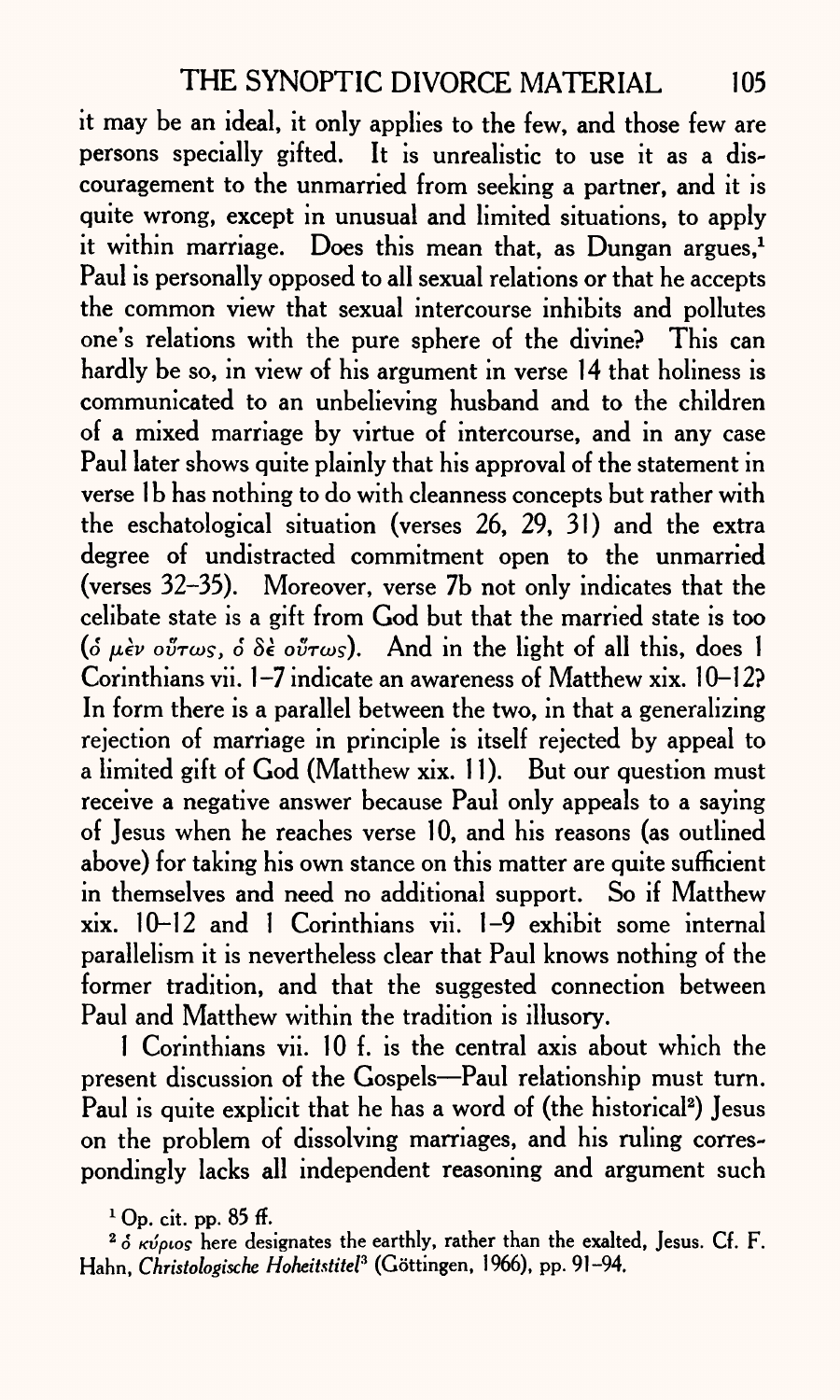as he sets out in verses 1-9, 12-16. The authoritative command of Jesus is said to cover a symmetrically arranged prohibition:

> $\pi$ αραγγέλλω γυναίκα άπό ανδρός μή χωρισθήναι  $k$ αλ *άνδρα γυναίκα μή αφιέναι.*

Included within this is the conditional statement: " but if she does, let her remain single or else be reconciled to her husband ". A material part of the discussion concerns the right of this conditional statement to be included within the saying of the Lord.

Dungan rightly interprets verses lOb, 1 Ib as "a simple, strict prohibition of divorce  $"$ .<sup>1</sup> To this he adds that Paul's application of the principle is in flat contradiction to the command of the Lord which he quotes.<sup>2</sup> This time it is impossible to agree. Firstly, such a flat contradiction requires us to regard Paul as intellectually confused and pastorally confusing, which is hard to credit. Secondly, the form of the section, i.e. a statement of basic principle in two parts, surrounding advice about a real situation, is paralleled in the relationship between verses Ib, 7 and 2-6, and between verses 12-14, 16 and 15. Therefore verse 11 a is to be taken as a situational parenthesis in which a less than ideal situation has posed a problem and receives a solution. This is already prepared for by the transmission of the Lord's saying where the command to the woman precedes the command to the man, an order which is unlikely to be traditional. The less than ideal situation therefore concerns a woman whose marriage relationship may be terminated on her initiative, either at some unspecified time in the future or perhaps between the time that Paul writes and the time when his letter is received. The problem this time is nothing to do with a rejection of marriage or of intercourse within marriage on ascetic grounds, for in those circumstances Paul would not need to advise reconciliation and to warn against remarriage. This must be <sup>a</sup>case where a divorce has taken or may take place with a view to remarriage.<sup>3</sup> But

 $1 \text{ Op. cit. p. } 89.$   $2 \text{ Op. cit. p. } 93.$ 

<sup>3</sup> Compare with 1 Cor. vii. 1 la the remarriage document (No. 115, lines 4, 5) from Murabba 'at, where there is the same sequence  $\frac{\partial \pi}{\partial \lambda} \frac{\partial \lambda}{\partial \varphi} \frac{\partial \varphi}{\partial \varphi}$  *i a*  $\pi$ ολύειν ... /caraAAa^cu *KOI TrpoaXafieaOai.* P. Benoit-J. T. Milik-R. de Vaux, *Discoveries in thejudaean Desert,* ii (Oxford, 1961), 248.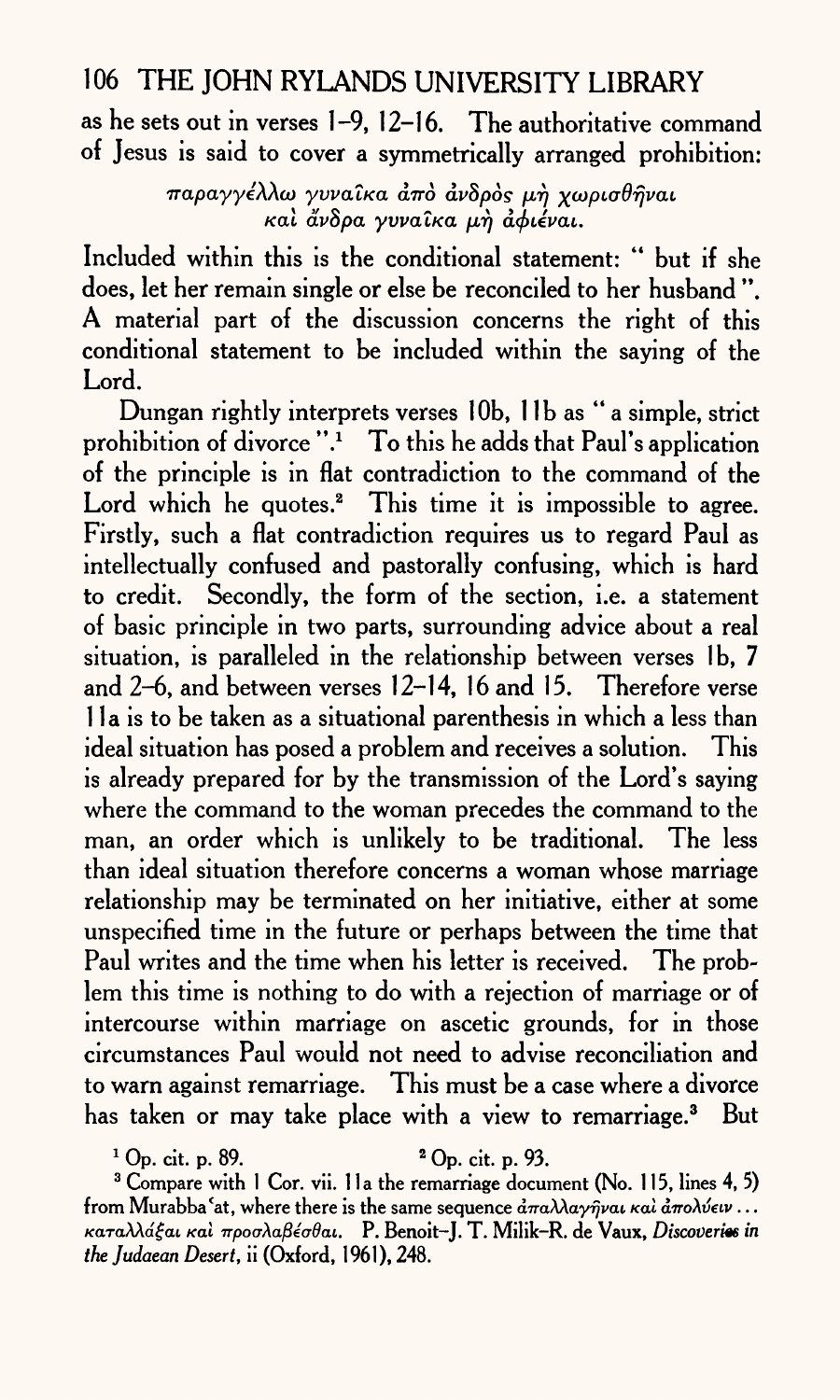we are still left asking by what right verse 11a can have its present position, i.e. within a saying of the Lord, and its categorical form, i.e. without any reasoning or justification attached. To these two characteristics a third can be added: The advice given to the divorced person is strikingly different from that given to the unmarried and widows. For them marriage and intercourse provide protection from sexual pressures and lusts. Not so the divorcee! Yet the divorcee must be equally subject to those pressures. So while it is theoretically possible that verse 11a might be simply a Pauline gloss on the pre-Pauline bipartite tradition (just as Paul glosses traditional material in 1 Corinthians xv. 6b, for example), the convergence of the three factors<sup>1</sup> indicates that this parenthesis by Paul was itself based on tradition.

The results of our investigation of 1 Corinthians vii. 10 f. are therefore that the following elements of pre-Pauline and, in Paul's view, dominical tradition can be isolated: (a) A saying prohibiting the remarriage of a divorced woman, *(b)* A twopart saying forbidding either party to a marriage from initiating a divorce. The original form of this saying was probably:

 $\frac{\partial \psi}{\partial \rho}$  γυναίκα μή αφιέτω *kai γυνή από ανδρός μή χωριζέσθω* (or χωριζέτω).<sup>2</sup>

And it is now possible to compare these two traditions with synoptic material in order to test whether any Paul—Matthew connection exists. With reference to (a), the Gospel material prohibiting the remarriage of a divorced woman is found in Mark x. 12, Matthew v. 32 and Luke xvi. 18b. This means that there is no exclusive or necessary relationship with Matthew. With reference to *(b),* the bipartite saying is simply an exposition of

<sup>1</sup> We must give much weight to the fact that Paul is distinguishing with unparalleled care between sayings of the Lord and his own expositions. If an exposition could still, in a looser sense, be termed <sup>a</sup>saying of the Lord, there would certainly be no need for verse 12a : "I say, not the Lord . . .".

2 On the vocabulary involved, cf . Daube, *New Testament and Rabbinic Judaism,*  pp. 362-5. The careful distinction between the two verbs in 1 Cor. vii. 10 f. is in marked contrast with Paul's own usage, where  $d\phi/\eta\mu$  is used for the action of both man and woman (verses 12, 13), and  $\chi \omega \rho \Delta \omega \omega$  similarly (verse 15). This in itself suggests that both members of the bipartite form in verses 10b. 11b are pre-Pauline, rather than that one is pre-Pauline and the other a Pauline expansion.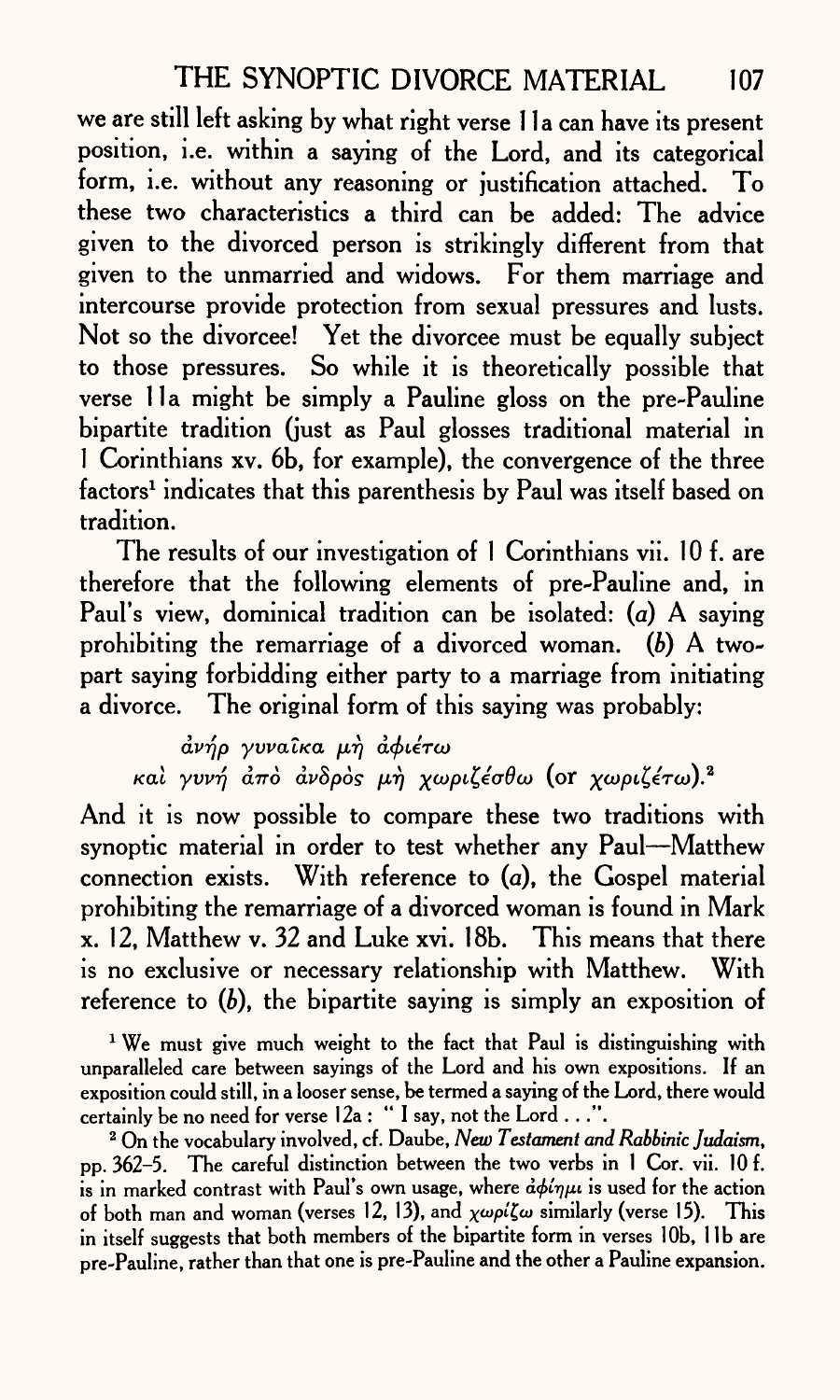the tradition of Matthew xix. 6b=Mark x. 9b. But of any necessary and exclusive connection with Matthew there is not a trace.

Finally, the traditio-historical significance of the discussion of mixed marriages in 1 Corinthians vii. 12-16 needs to be investigated. Here we begin with a statement by Isaksson: " The question submitted to Paul presupposes that in Corinth the Church's prohibition of divorce was already known. The intention was to ask if they were right in thinking that this prohibition meant that they should refuse to consent to divorce even when the unbelieving spouse demanded it. Paul's answer is that in this special case a Christian may consent to divorce."1

This interpretation is unconvincing, for the following reasons. Firstly, verses 12 f. deal specifically with marriages where the unbeliever is definitely content to stay; it is only at a later stage, verse 15,<sup>2</sup> that the unbeliever's possible wish for separation enters the discussion. Secondly, the imperatives concern action by the believer in each case: " let him (the brother) not leave her ... let the woman (believer) not leave him..." (verses 12b, 13b). Thirdly, verses 14, 16 indicate reasons for maintaining, rather than for abandoning, the marriage.3 Consequently, the argument presupposes, not that the unbelieving spouse wants the divorce but that the believer thinks this may be right.<sup>4</sup> And on this basis the presupposition of the Christians in Corinth who raised the possibility of separating from unbelieving partners is an ethic based on a sharp distinction between those in Christ and those outside. They develop this distinction in a way which undermines the status quo (perhaps with the encouragement of material now preserved in 2 Cor. vi. 14-vii. 1). If they knew about Jesus' prohibition of divorce—which is unlikely in view

1 Op. cit. pp. 105 f.

<sup>2</sup> Verse 15 functions as a parenthesis within its paragraph, treating a situation differing from that envisaged in the surrounding material, just as verses 2-6, lla do in their paragraphs.

<sup>3</sup> In favour of an optimistic sense for verse 16 : Baltensweiler, op. cit. p. 70; Barrett, op. cit. p. 167; Bruce, op. cit. p. 70; Dungan, op. cit. p. 94, and above all, J. Jeremias, " Die missionarische Aufgabe in der Mischehe (1 Kor. 7, 16) ", repr. in *Abba* (Gottingen, 1966), pp. 292-8.

4 Baltensweiler, op. cit. pp. 192-6; Barrett, op. cit. p. 164; Bruce, op. cit. p. 69.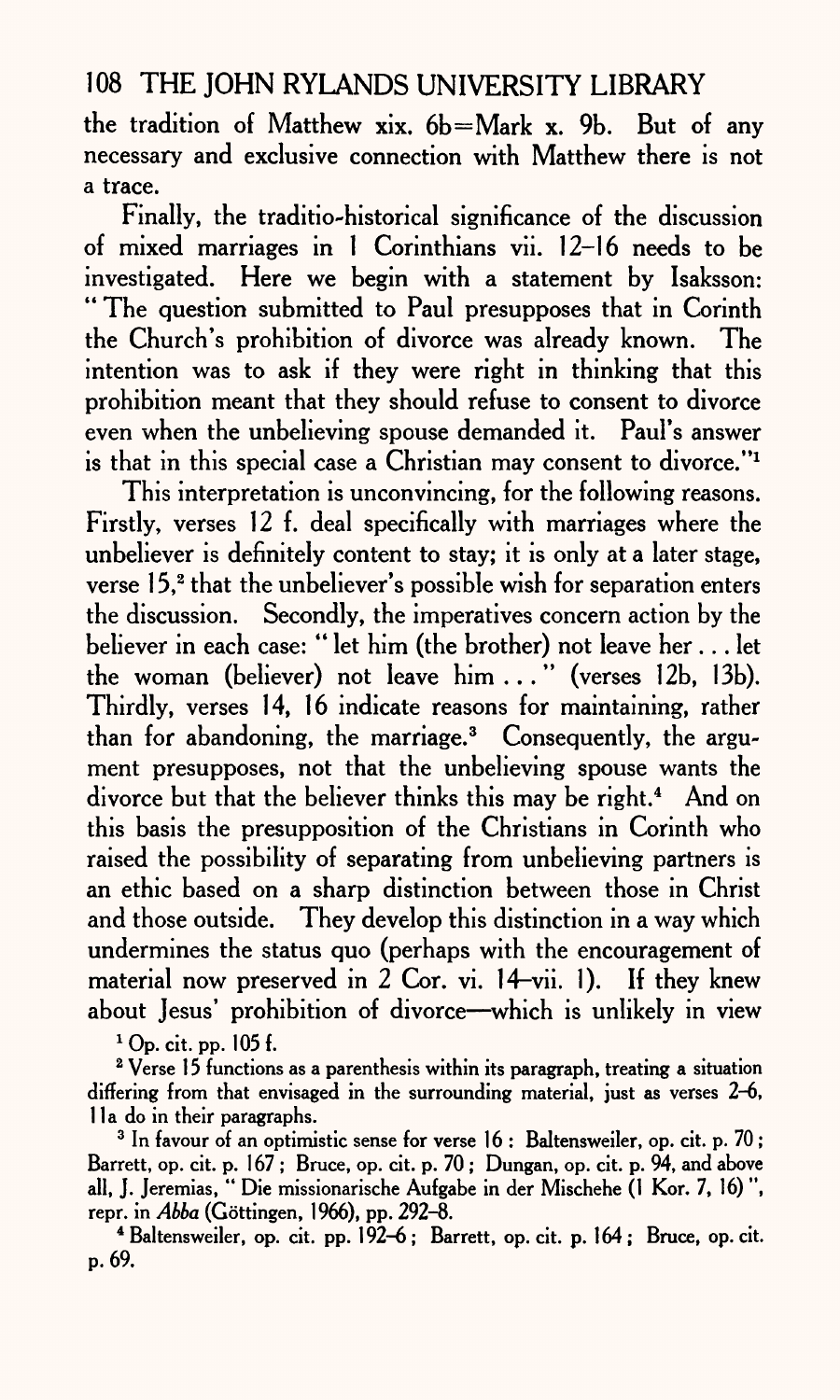of the problem posed in verses 10 f., and in view of the fact that Paul does not pause to add any additional support to the word of the Lord which he quotes-they take it only to apply to cases of marriage between believers. Paul's response shows the same " in Christ" community-consciousness as they have (cf. also 1 Cor. vii. 39), but does not attempt to undermine the status quo. He does know the word of the Lord, of course, but certainly presupposes that it does not apply to mixed marriages.<sup>1</sup> since, firstly, the freedom to agree to divorce (verse 15)<sup>2</sup> would not exist if the ruling of verses 10b, 11b applied, and, secondly, Paul makes plain that the guidance in verses 12-16 does not consist of quotation from the Lord or deduction from any such quotation.

It is now possible to draw together the threads of the Pauline evidence and to complete the third section of our discussion of the Matthew-Mark relationship. Attempts to find traces of Matthew xix in 1 Corinthians vii have failed. On the one hand, the Corinthian church shows no knowledge whatever of any tradition of Jesus' sayings about any of the problems discussed by Paul in 1 Corinthians vi-vii. The positions adopted by that church are characterized by (i) knowledge of Pauline teaching, which is interpreted, not wholly unjustifiably, in a way which Paul rejects; *(it)* capitulation to current tendencies either towards asceticism and against marriage as such, intercourse within marriage, and continuing marriage with an unbeliever, or towards a more relaxed attitude to divorce; (iii) general uncertainty, so that Paul has to be consulted. Paul, on the other

<sup>1</sup> The pattern of Paul's argument suggests that it is not accurate to derive the various Christian treatments of divorce from rabbinic halakhah, with prohibitions of divorce belonging to contexts in which Christians and Gentiles meet, and the Shammaite position belonging to contexts in which Christians and Jews meet (thus, M. R. Lehmann, " Gen. 2, 24 as the Basis for Divorce in Halakhah and New Testament", *ZAW*, *Ixxii* (1960), 263-7). Firstly, 1 Cor. vii. 10 f., 12-16 set out *different* advice in the *same* setting. Secondly, and in support, Mark x. 2-9 takes up the question in terms of a man's initiative in bringing about a divorce, which brings that rigorous passage back into a Jewish setting.

<sup>2</sup> 1 Cor. vii. 15 allows divorce but makes no comment either way on the possibility of remarriage. R. Schnackenburg, *The Moral Teaching of the New Testament* (London 1967), pp. 249 ff.; Dungan, op. cit. pp. 96 ff. Otherwise, Conzelmann, op. cit. p. 149.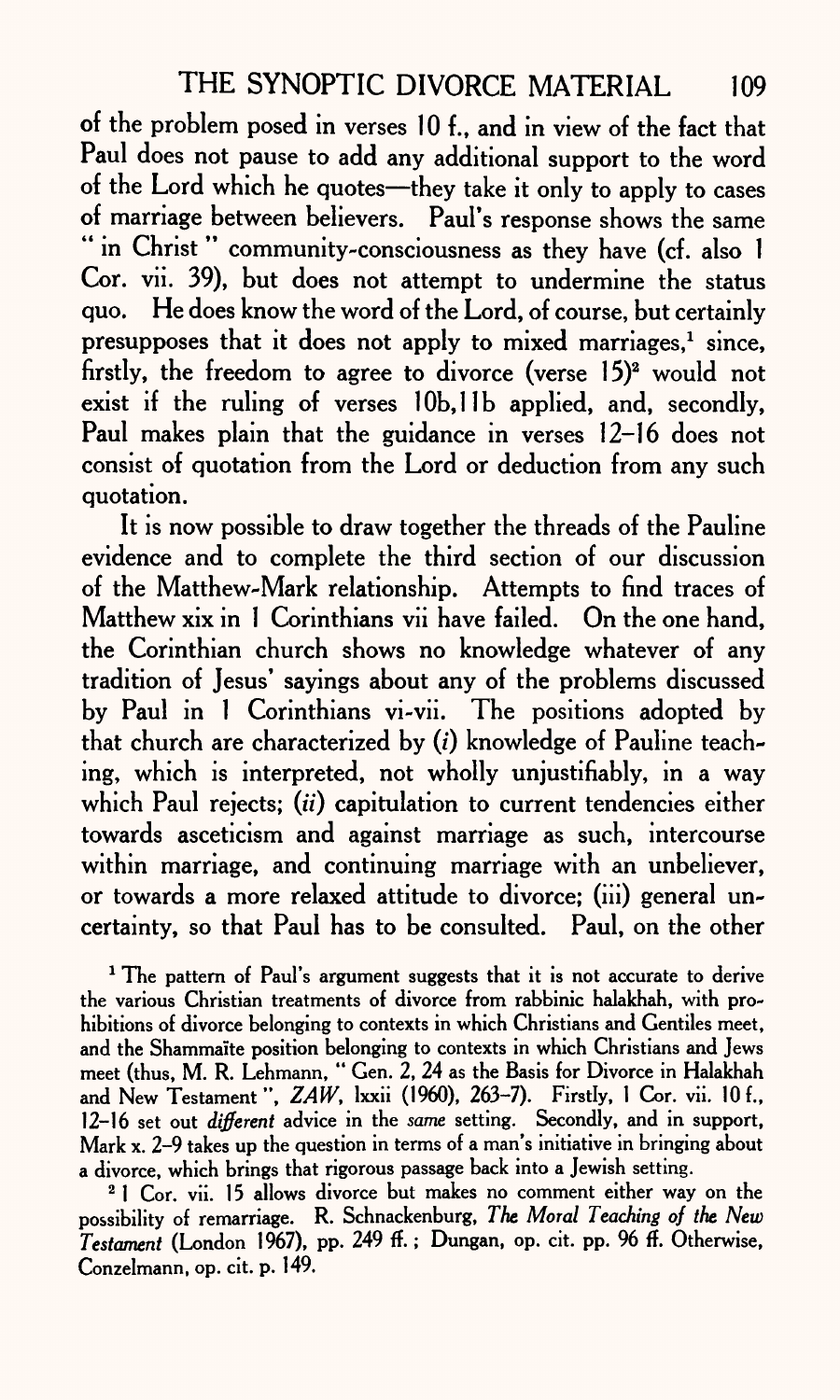hand, knows but may well not have passed on previously a two-part saying which prohibited divorce, and a tradition branding the remarriage of a divorced woman as adultery. These he traces to the earthly Jesus. But other material, within which he happens to overlap with material attributed elsewhere to Jesus (i.e. 1 Cor, vi. 17/Mark x. 8/Matt. xix. 6, and 1 Cor. vii. 1-9/Matt. xix. 11 f.) contains no hint of awareness on his part of any such overlap. Consequently, Paul introduces no complications or obstacles in the way of our moving to the conclusion, in favour of which we have already seen so much evidence, that Matthew xix. 3-9 is a revision by Matthew of material drawn by him from Mark x.  $2-12$ <sup>1</sup> It is not the case that Matthew's account *is* more primitive, it merely *appears* (at one or two points) more primitive, and those appearances are deceptive. Since this is also the case with Matthew v. 32, which is secondary as compared with Luke xvi.  $18<sup>2</sup>$ , the primary traditions which, in terms of literary dependence, are unrelated are Mark x. 2-9, 11 f., 1 Corinthians vii. 10b+l1b, 1 la and Luke xvi. 18.

#### II

In examining which *Sitz im Leben* underlies each of these traditions, we begin with Mark x. 11 f.

In Mark x. 11 f. we have a two-part statement setting out in parallel prohibitions of divorce and remarriage by first the husband and then the wife within the original marriage. In exhibiting this bipartite form the sayings possess a symmetry presented throughout the divorce material, except in 1 Corinthians vii. 11a, where a specific situation involving a wife's initiative perhaps accounts for the imbalance, and in Matthew xix. 9, where the lack of reference to the wife may reflect a concern of Matthew not to suggest that a woman could initiate divorce proceedings. Mark x. 11 f. may, however, represent a develop-

<sup>1</sup> Cf. Barrett, op. cit. p. 162 : " Since 1 Corinthians is earlier in date than any of the gospels, the passage gives additional support to the claim of Mark x (rather than the Matthaean parallel) to give the original form of Jesus' saying on divorce.

2 See above p. 101. Cf. T. W. Manson, *The Sayings of Jesus* (London, 1971), pp. 135-8.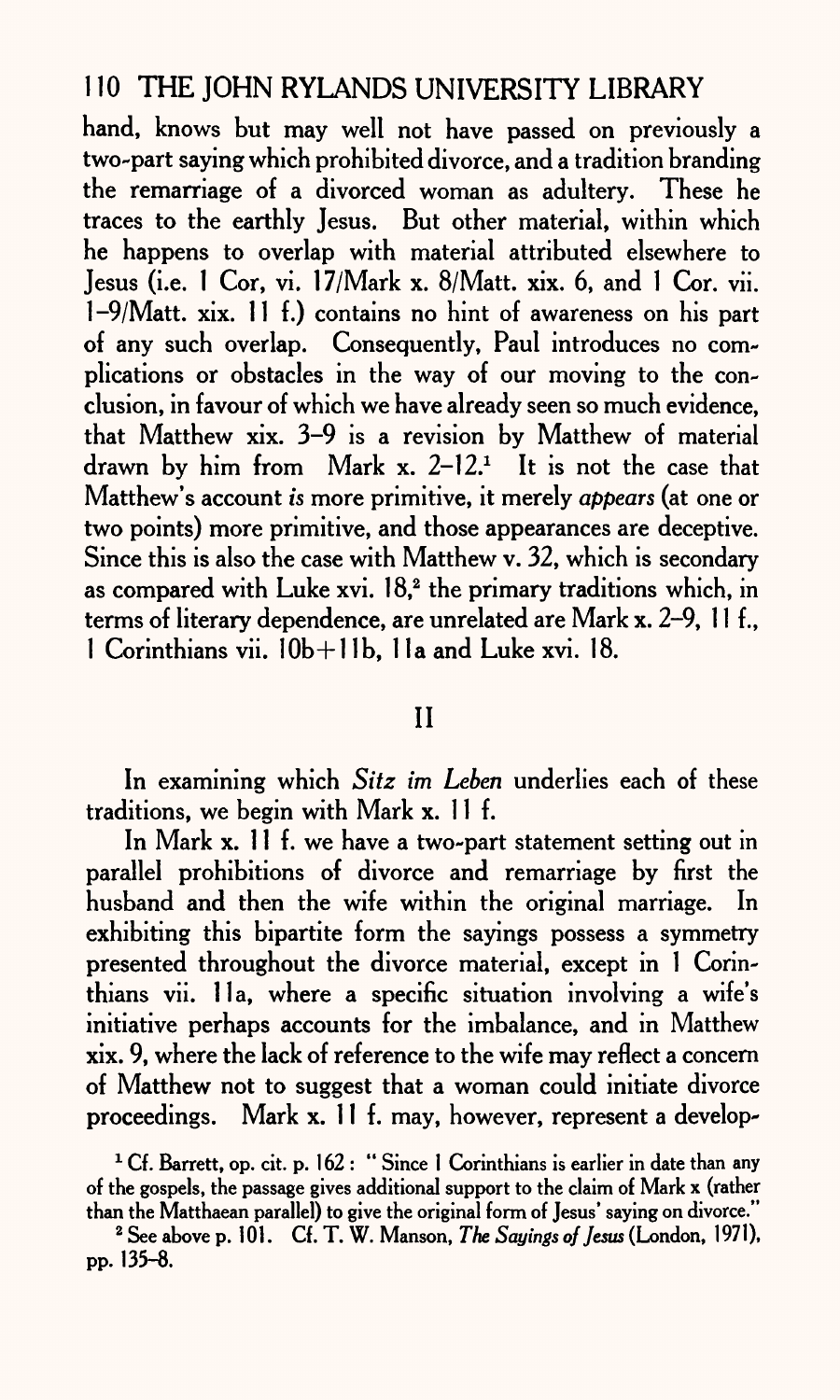ment from the original simple form as represented in Mark x. 11 alone. This is indeed the opinion of a majority of scholars, who pay particular heed to the clash between Mark x. 12<sup>1</sup> and the Palestinian situation within which a woman could not divorce her husband.<sup>2</sup> This situation is set out neatly in the comment by Josephus about dissolution *(απολύειν)* of marriage: "It is only the man who is permitted by us to do this, and not even <sup>a</sup> divorced woman may marry again on her own initiative unless her former husband consents " *(Ant.,* xv. 259). Granted, P. Billerbeck has collected material showing the circumstances which would justify a woman's taking the initiative in seeking a divorce,<sup>3</sup> and E. Bammel has collected evidence of divorce proceedings carried through by the wife in certain marginal areas, cf. the data from Elephantine, Murabba'at and Samaritan sources.4 Yet it would be hard to account for Josephus' statement if main-line Palestinian practice had permitted the wife to divorce her husband as well as vice versa. So the question for us is whether we can immediately proceed to categorize Mark x. 12 as <sup>a</sup>saying stemming from a Hellenistic environment and not from Jesus. I doubt it. On the one hand, it would be quite possible for Jesus or the Palestinian church or both to criticize the practice of fringe groups—a parallel which springs to mind is the anti-Oumran orientation of Matthew v.  $43$  f. = Luke vi. 27 f. On the other hand, it would be quite possible for Jesus or the Palestinian church or both to attack a principle which, while prohibited also by current custom, had been put into practice in certain notorious instances. Those instances were ready to hand in the actions of Salome against her husband Costobarus *(Ant.,* xv. 259) and of Herodias against Herod *(Ant.,*

1 Daube, *New Testament and Rabbinic Judaism,* pp. 366 f., opts for the originality of the D variant using  $\epsilon\xi \epsilon \rho \chi \epsilon \sigma \theta a \iota$ . Against this, however, E. Bammel, "Markus 10, 11 f. und das jiidische Eherecht", *ZNW,* Ixi (1970), 95-101, esp. pp. 100 f.

 $2\hat{G}$ . Delling, " Das Logion Mark X. 11 (und seine Abwandlungen) im Neuen Testament", *NovT,* i (1956), 263-74, esp. p. 266; W. Grundmann, *Das Evangelium nach Markus3* (Berlin, 1965), p. 205 ; E. Haenchen, *Der Weg Jesu*  (Berlin, 1966), p. 337 ; E. Schweizer, *The Good News according to Mark* (London, 1971), p. 201 ; Baltensweiler, op. cit. pp. 66 f.

*3 Handkommentar,* ii. 23 f.

4 Art. cit. pp. 96-99.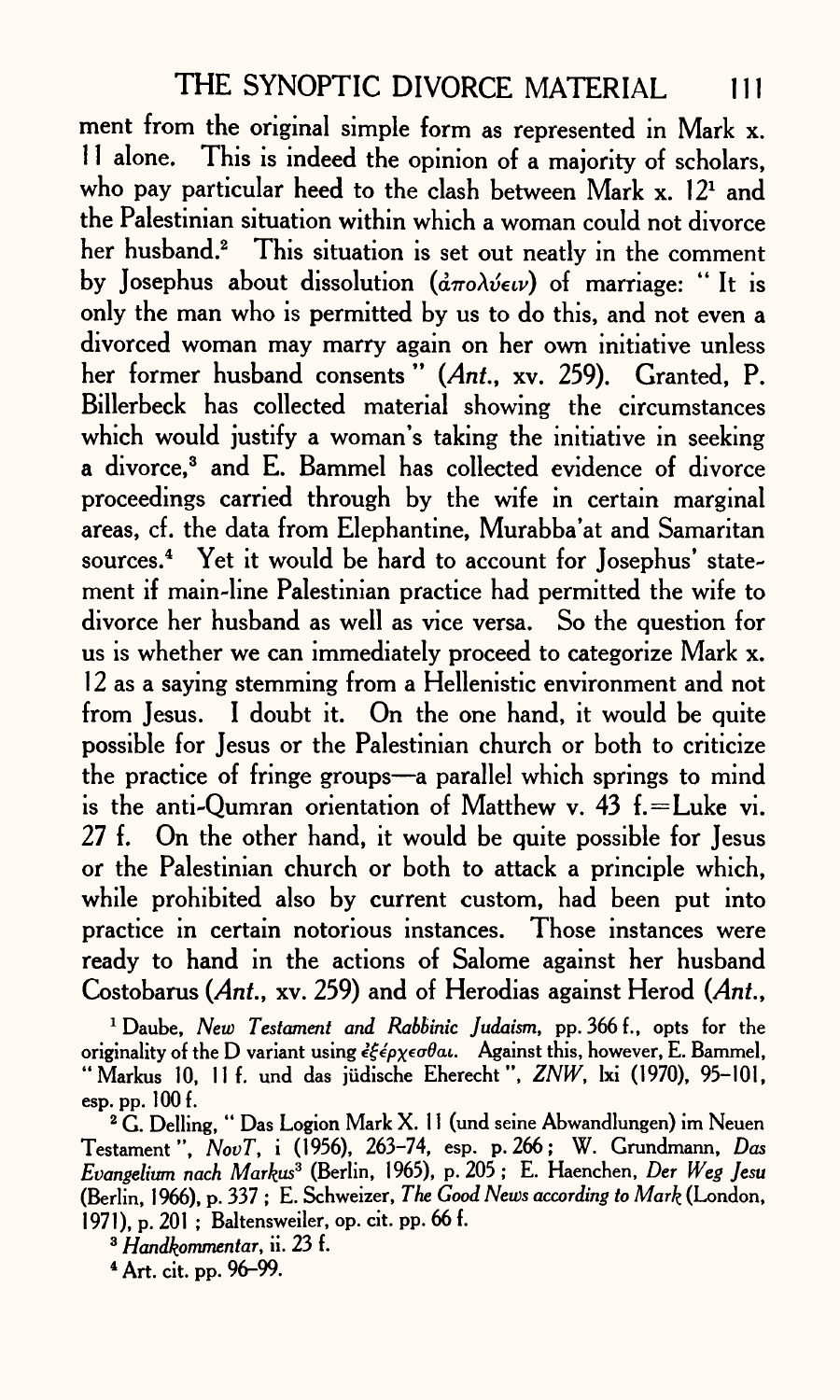$xviii.$  136).<sup>1</sup> Since Palestine was made sharply aware of the reality of Hellenistic procedure and influence by these cases, Mark x. 12 should not be dispatched too speedily to a place of origin beyond the frontiers. A measure of corroboration is provided at this point by 1 Corinthians vii. 11a, where Paul seems to draw on tradition prohibiting the remarriage of a woman who carries through divorce proceedings, and associates that tradition with Jesus.<sup>2</sup>

In the case of Mark x. 11 there are no such difficulties. The point of view is male, as in the case of both parts of Luke xvi. 18. The divorce and remarriage of the first husband is branded as adultery (Mark x. 11; Luke xvi. 18a); the action of a second husband in marrying the divorced wife is similarly rejected (Luke xvi. 18b). The upshot of these rulings is that remarriage by either party is adultery, which in turn presupposes that the original marriage still exists<sup>3</sup> and that the divorce procedure centring on the βιβλίον *αποστασίου* is null and void. This could never have been deduced from Deuteronomy xxiv. 1-4. That passage, as we have seen, recognizes the validity of divorce procedure, and presumes the practice of second marriage. So Mark x. 11/ Luke xvi. 18a attacks the plain implication of Deuteronomy xxiv. 1, and Luke xvi. 18b attacks the plain implication of Deuteronomy xxiv. 2.<sup>4</sup> What Moses permits, the Jesus of Mark and the Jesus of Q forbid. And in the process a redefinition of adultery has been formulated,<sup>5</sup> that is, if " in Jewish law adultery is *always* intercourse between a married woman and a man other than her husband ".<sup>6</sup> The phrase  $\epsilon \pi'$   $\alpha \nu \tau \gamma \nu$  in Mark x. 11 brings this into focus with crystal clarity, but even without that phrase itself the point remains, because in Luke xvi. 18a and such <sup>a</sup> revised version of Mark x. 11 a second woman is involved but not a second man. If we now go on to ask in what setting Mark

<sup>1</sup> Baltensweiler, op. cit. pp. 71 f.; Daube, op. cit. p. 365; F. F. Bruce, " Scripture and Tradition in the New Testament ", in F. F. Bruce-E. G. Rupp (eds.), *Holy Book and Holy Tradition* (Manchester, 1968), pp. 68-93, esp. p. 89.

2 See above p. 107.

<sup>3</sup> There is therefore no question here of an implicit reference to  $\pi\psi\psi$ or any idea of the non-existence of the first marriage because of it *(Contra*  Dungan, op. cit. p. 111). 4 Similarly, Haenchen, op. cit. p. 337.

5 Cf. Matt. v. 28. 6 T. W. Manson, *Sayings,* p. 136.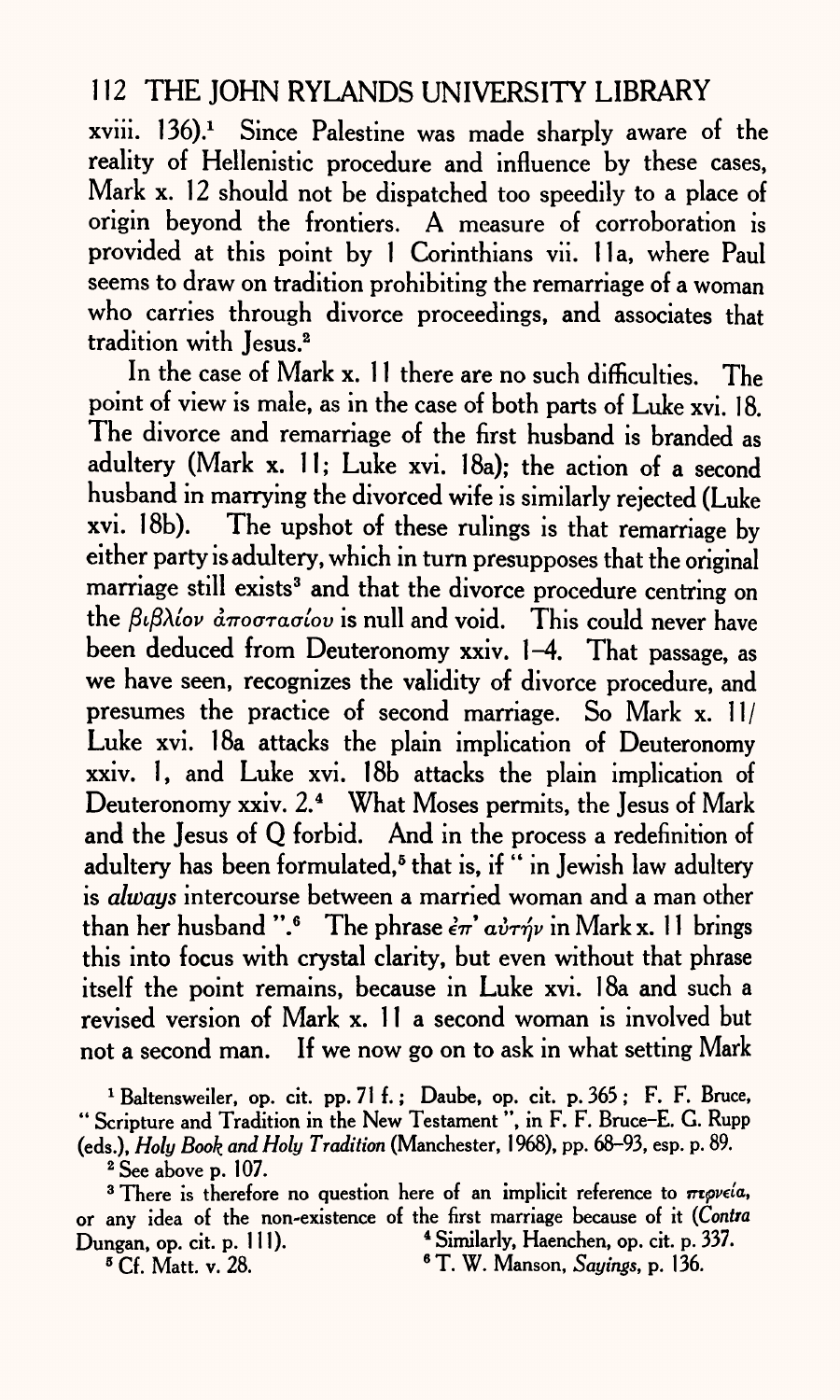x. 11 and Luke xvi. 18 could have originated, we find once again that nothing stands in the way of attributing this material to Jesus. The redefinition of adultery, related, as it is, to the similar formulation in Matthew v. 27 f. represents demand rather than law and consequently amounts to an authoritative and absolute declaration of the will of God such as Jesus announced. Moreover, such a redefinition involves a higher estimate of the status of women than was current in his environment, but a considerable amount of supporting material, suggesting just such a revaluation of the role of women by Jesus, exists.<sup>1</sup> And when this material is subjected to the three criteria of authenticity recently defended, though not originally evolved, by N. Perrin,<sup>2</sup> it passes with flying colours. By the criterion of multiple attestation, the agreemen<sup>t</sup> between Mark x. 11 and Luke xvi. 18 counts in its favour. By the criterion of coherence, the existence of other material indicative of a critical stance adopted by Jesus over against the law and tradition (e.g. Mark vii.  $15<sup>3</sup>$  and Luke ix.  $60<sup>4</sup>$ ) counts in its favour. By the criterion of dissimilarity, the divergence from Judaism (Deut. xxiv. 1-4)<sup>5</sup> points in its favour towards authenticity. And in so far as anything within the Gospels can be said to diverge from Christian insights (which is, incidentally, highly doubtful), these sayings again do well, for we can at least trace on <sup>a</sup>broad front a tendency to tone down their sharpness. Thus Matthew modifies in the way already noted, and he, together with Q and Luke, keeps this material so close to the saying about the eternal validity of the law (Matt. v. 18—Luke xvi. 17) that some qualification is necessarily applied. It is consequently thoroughly defensible for anyone to claim that Mark x. 11 and Luke xvi. 18 fit neatly inside the teaching of Jesus.

1 J. Jeremias, *New Testament Theology,* i. 223-7.

2 *Rediscovering the Teaching of Jesus* (London, 1967), pp. 39-49. There are, however, grave drawbacks in all these criteria, both as they are in themselves and as they are frequently used. Cf. my article on " Tradition-criticism ", to be published in I. H. Marshall (ed.), *New Testament Interpretation.*

<sup>8</sup> See H. Merkel, "Markus 7, 15--das Jesuswort über die innere Verunreinigung ", *ZRGG,* **xx** (1968), 340-63.

4 See M. Hengel, *Nachfolge vnd Charisma* (Berlin, 1968), pp. 9-17.

<sup>5</sup> Baltensweiler, op. cit. p. 71 : " Gerade die ursprüngliche Radikalität. welches dieses Wort auszeichnet, spricht für seine Zugehörigkeit zur Botschaft Jesu." On other material allegedly providing a Jewish parallel, see later pp. 122-4.

8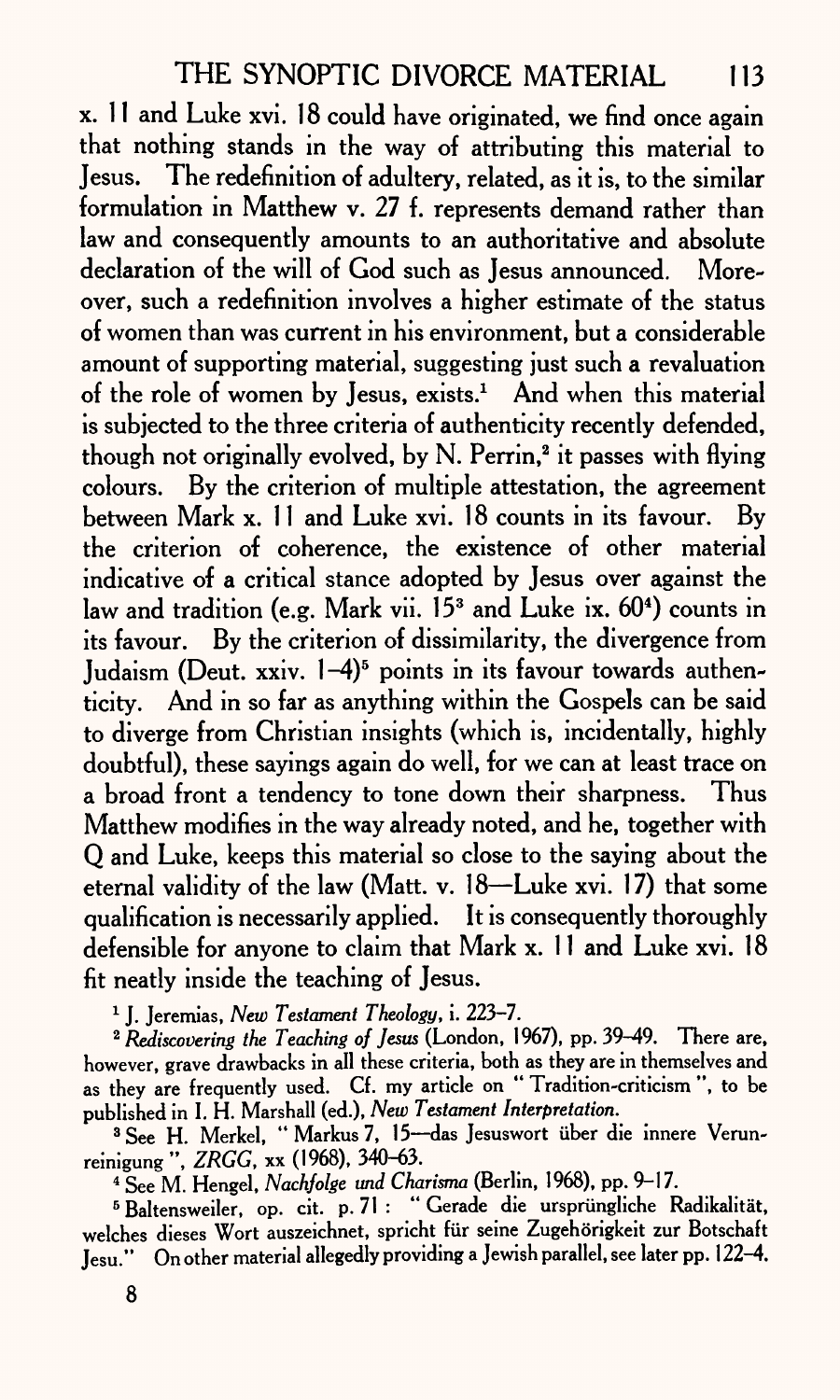Historical criticism of Mark x. 2-9 has tended to distinguish sharply between verse 9 and the material which precedes it. Frequently, verses 2-8 are regarded as more doubtful historically than verse  $9<sup>1</sup>$ . This has also been a recurring argument when pro-Matthaean apologetic has been mounted. The criticisms need to be examined one by one.

(a) It is said that none of Jesus' contemporaries would have asked him the question of Mark x. 2: " Is it lawful for a man to divorce his wife? "2 In this vein, Dungan writes:" In view of the overwhelming evidence that nothing whatever in the law suggests that divorce is illegal, any commentator who proposes to defend the primitive historical character of Mark's version of the Pharisees' question, that it is more original than Matthew's, has no alternative . . . but to search for ulterior and sinister motives on the part of the Pharisees for putting such an obviously phony question to Jesus . . . Mark's version of the question is inconceivable in a Palestinian Pharisaic milieu ... If we simply transpose the whole story in Mark into the setting of the early Hellenistic church, everything immediately fits perfectly."<sup>3</sup> This trenchant critique is, however, weak at precisely the points where it needs to be strong. It accepts a clearcut distinction between Hellenistic and Palestinian patterns, which is more than doubtful. It forgets that the " Hellenistic " church possessed Deuteronomy xxiv. 1-4 just as much as Palestinian Pharisaism, and therefore, if the question is awkwardly located in one setting, it is just as awkwardly located in the other. Further, it takes *egentu* in the strictest sense of " it is prescribed in the Mosaic law that . . . ". But this is neither necessary, in view of a looser meaning attested in, e.g. Matthew xv. 26; xx. 15; Mark xii. 14; Acts viii. 37; 2 Corinthians xii. 4, nor is it likely, since on this showing Jesus' counter-question, " What did Moses command you? " simply repeats their original question to him. The form of the pericope plainly focuses upon what *Jesus'* view of the matter is, and it is in that sense that *egeanv* must be taken, i.e. " Is it in your view

<sup>1</sup> Most recently, K. Berger, op. cit. p. 576.

<sup>2</sup> Thus, J. Schmid, Das Evangelium nach Markus<sup>5</sup> (Regensburg, 1963), p. 186; D. E. Nineham, *St. Mark* (London, 1963), p. 260; A. Suhl, op. cit. p. 74; E. Schweizer, *Good News,* p. 202. Against this, Bajtensweiler, op. cit. pp. 46 f.  $3$  Op. cit. pp. 111 f.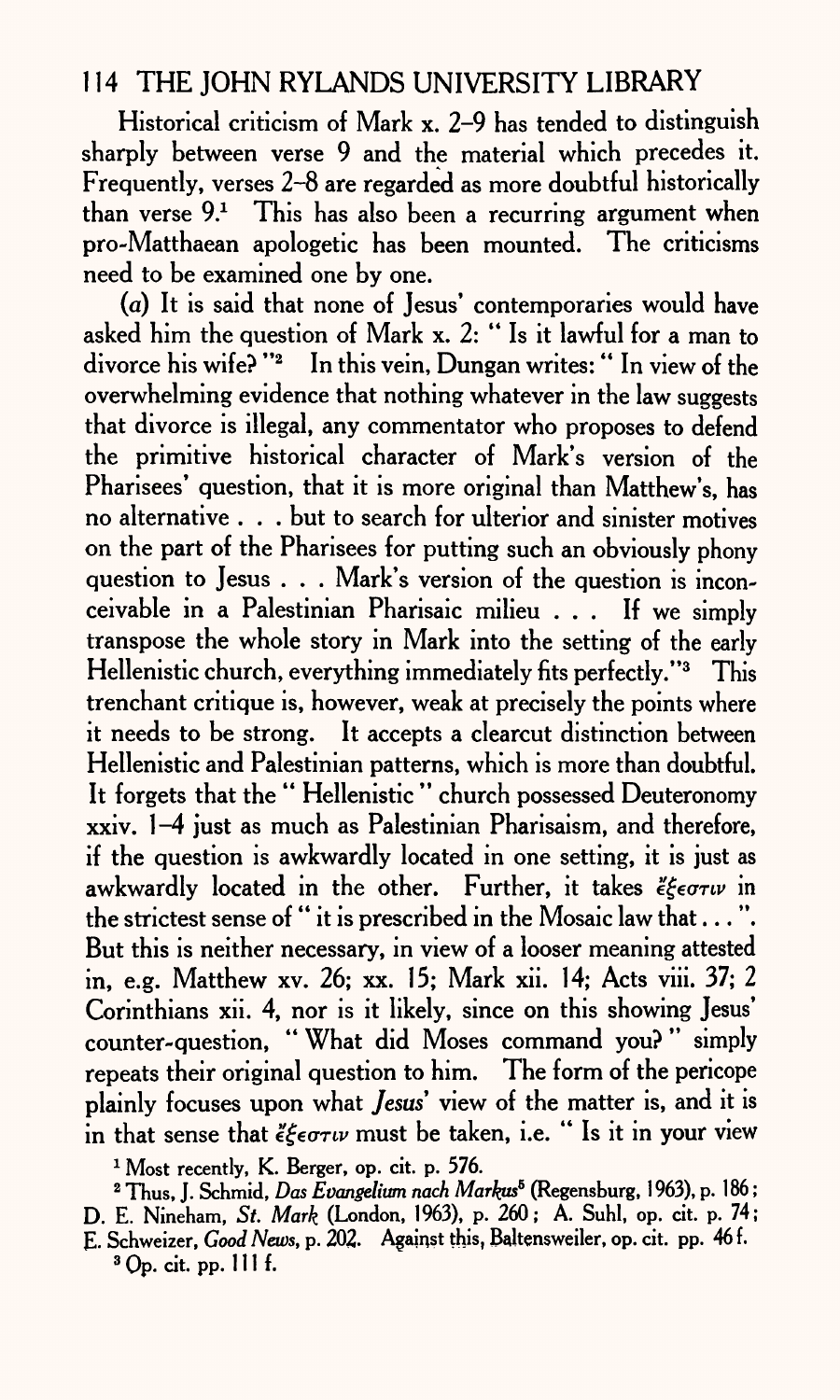right that a man should divorce his wife? " This brings us to the question of " phoniness " and sinister ulterior motivation. Why should it be presumed that test-questions were not put to Jesus? It certainly happens in material of high historical calibre, e.g. Mark xi. 27-33; xii. 13-17, 18-27, so why it should not happen in Mark x. 2-9 is far from clear. If the presumption stems from a thoroughly justifiable reaction to traditional Christian polemic against the Pharisees, that is one thing, but an over-reaction which takes Pharisaic questioning as totally uninfected by political considerations (in the broadest sense of that word) is quite another. Indeed, it is quite unrealistic. Has theological debate ever been so securely insulated? In the present case, all that is needed is some previous awareness on the part of those sceptical about Jesus that his position on this subject might be suspect. To recognize that as a possibility, in the light of widespread evidence in the Gospel tradition of clashes with the Pharisees on kindred topics, is not to stretch anyone's imagination far.

*(b)* It is argued that Jesus' own introduction of Moses in Mark x. 4, when he is shortly afterwards to criticize Moses, is artificial.<sup>1</sup> But account must here be taken of a tactical approach used by Jesus on several occasions, namely the use of the counterquestion which transforms a question-and-answer session into one of dialogue and involvement on the part of the original questioners. That is, they are not permitted to become spectators sitting on the sidelines. They have to function actively and make decisions on the way, so that right through to the end questions are explicitly asked of them as well as by them. The same shock tactics as are used when parables take unexpected turns (for instance, the praise of the unjust steward<sup>2</sup> or the substitution of a Samaritan in place of the expected Israelite layman3)

1 P. Winter, *On the Trial of Jesus* (Berlin, 1961), pp. 112, 206 ; J. Schmid, *Markus, p.* 186 ; D. E. Nineham, *St. Mark, pp.* 259 f.; E. Haenchen, *Der Weg Jesu, p.* 339 ; E. Schweizer, *Good News, p.* 202.

2 Luke xvi. 8. Cf. Jeremias, *Parables, p.* 182.

<sup>3</sup> Luke x. 33. Significant in this connection is the argument of the Jewish scholar, J. Halevy, that the parable as originally told actually had an Israelite layman as the third participant. "Sens et origine de la parabole évangélique dite du bon Samaritain ", *RE],* iv (1882), 249-55.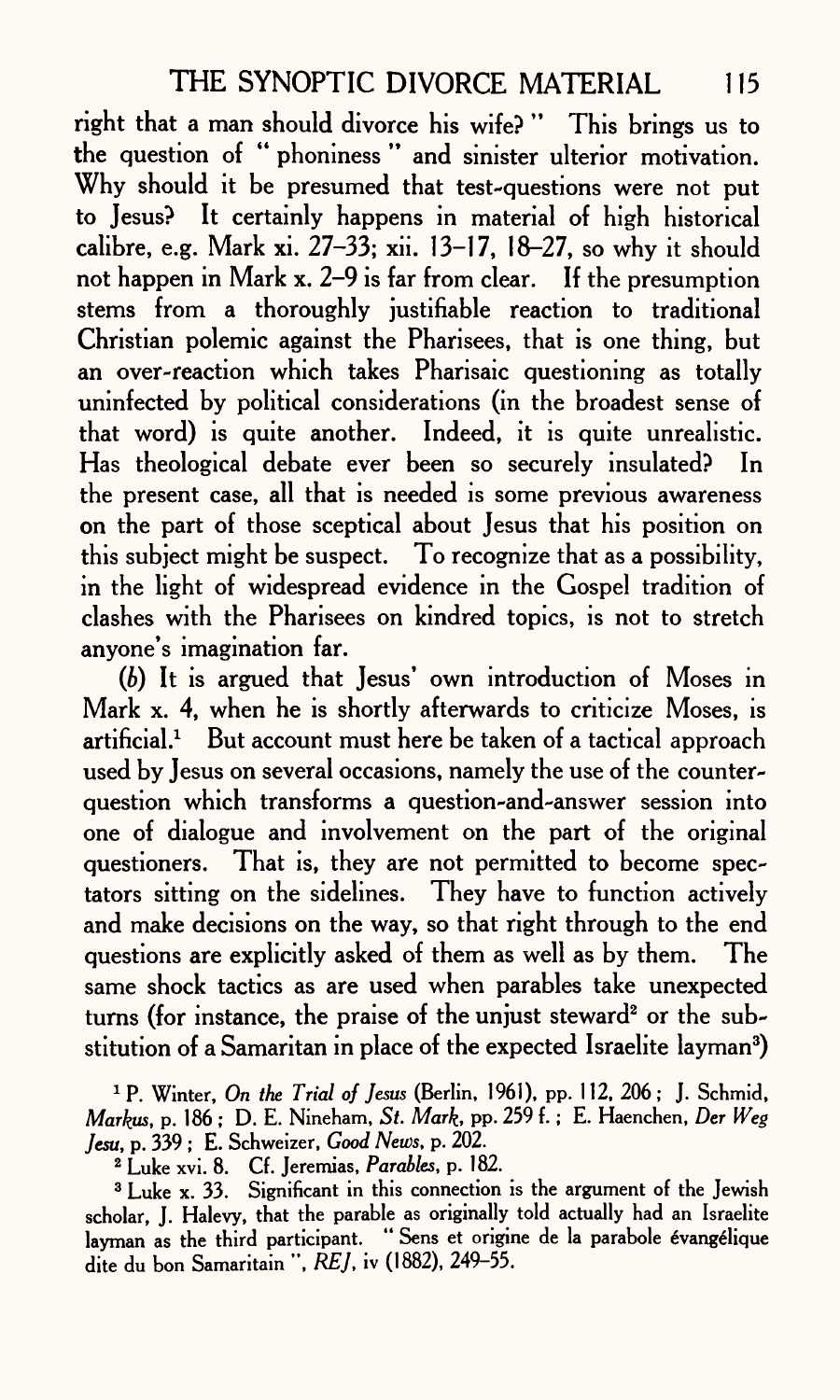are in action when Jesus asks a straight question of his questioners (as, for instance, in the case of the tribute  $\operatorname{coin}^1$  or the baptism of John<sup>2</sup>). And since a deliberate intention to focus the sharp divergence between the old and the new orders, which emerges in Jesus' declaration at the end of the pericope, cannot be excluded from Jesus' question at the beginning, the suspicions about Mark x. 3 do not appear well-grounded.

(c) It is said that Mark x. 3-5 misunderstands the distinction between command and concession,<sup>3</sup> whereas Matthew xix. 7 f. has understood it correctly.<sup>4</sup> In Mark Jesus treats as a command that which the Pharisees take as a concession, whereas in Matthew the Pharisees take it as a command and Jesus takes it as a concession. However, at the very least this argument cannot favour the historicity of one account at the expense of the other. If the legislation should be taken as a concession, then Jesus is wrong in one version but the Pharisees are wrong in the other, and *mutatis mutandis* if the legislation should be taken as a command. But in any case, it is hard to see why either concession or command is an inappropriate description of the material. Since divorce legislation as such deals with contingencies rather than unconditional ideals, the permission involved makes the verb *επέτρεψεν* (Mark x. 5) quite appropriate. And since Deuteronomy xxiv. 1-4 involves specific requirements inside those contingent circumstances, and moreover occurs in <sup>a</sup> larger section described as containing " commands " (Deut. xxvi. 16), the words  $\partial \epsilon v \in \partial \Omega$  ...  $\partial \epsilon v \in \partial \gamma$  are equally appropriate.

*(d)* It is argued that the force of the argument, which uses the two Old Testament quotations (Gen. i. 27; ii. 24) is dependent on the words *oi 8vo* which are found only in the LXX.5 This

<sup>1</sup> Mark xii. 16. Cf. C. H. Giblin, "' The Things of God ' in the Question concerning Tribute to Caesar ", *CBQ,* xxiii (1971), 510-27.

2 Mark xi. 30.

<sup>3</sup> On this distinction, cf. D. Daube, " Concessions to Sinfulness in Jewish Law", *JJS*, x (1959), 1-13. However, in applying this principle to Jesus' teaching on divorce, Daube (who accepts the priority of Mark) assimilates, no doubt unconsciously, to Matthew, as in the following comments : " divorce, tolerated by Moses ' for the hardness of your heart' " (p. 1) ; " Jesus parried the Pharisaic reference to the bill of divorce by maintaining that this was admitted because of the people's wickedness " (p. 10).

 $4$  Dungan, op. cit. pp. 121 f.  $539-48$ .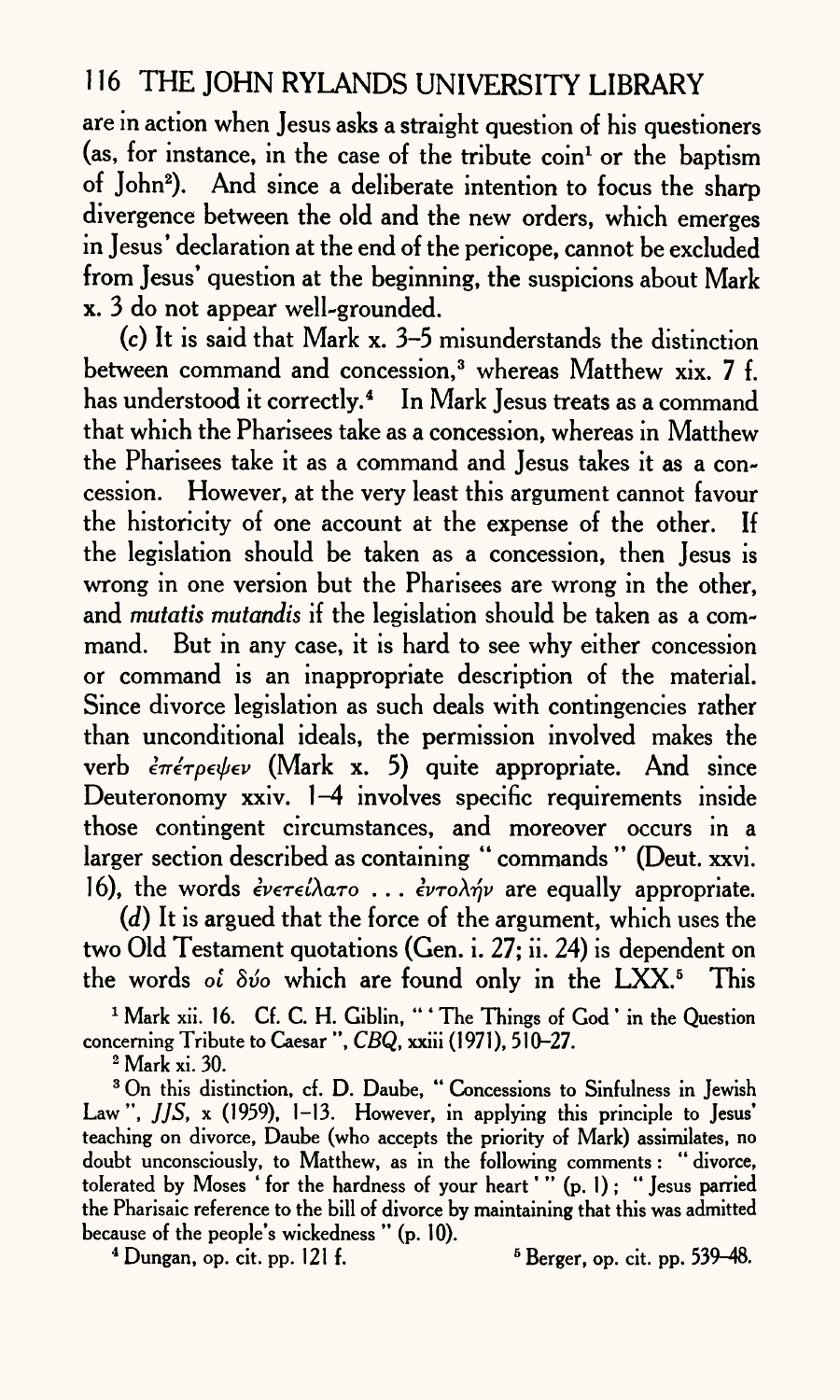argument is, however, unconvincing on two grounds. Firstly, the use of the LXX in a Greek document (Mark) written for <sup>a</sup> Greek-speaking community using the LXX is not surprising indeed those quotations which retain the use of versions other than the  $LXX$  are the surprising ones—and is therefore in itself no obstacle to historicity. Secondly, if, for the sake of argument, the words *of*  $\delta v'$  were excised from Mark x. 8, would anything be lost? The plural verb  $\epsilon \sim \epsilon$  would have to refer back to the  $\phi$ <sub>*a*</sub> $\rho$ <sub>*c*</sub> $\nu$  *Kal*  $\theta$  $\hat{\eta}$  $\lambda\nu$  of Genesis i. 27. But that is quite sufficient as backing for the statement ώστε οὐκέτι εἰσὶν δύο ἀλλὰ σὰρξ μία since we know from Yebamoth vi. 6<sup>2</sup> that Genesis i. 27 is by itself quite sufficient to denote " two-ness ".

*(e)* The quotations from Genesis i. 27; ii, 24, or at least the latter, have been criticized on other grounds. H. Merkel has suggested that neither quotation was originally involved, since neither provides material critical of Mosaic divorce legislation.<sup>3</sup> But against this, the quotations gain their argumentative force only in combination, and their presentation of a divinely-arranged process of achieving a unity out of the separate creations of man and woman leads quite naturally to the *ouv* of verse 9.<sup>4</sup> From <sup>a</sup>different angle of approach, D. Daube has suggested that the original form of the tradition ran: " From the beginning, male and female created he them. What therefore God has joined together, let not man put asunder."5 But he is only able to sustain this suggestion by seeing in the two quotations a combination of precept and example (as in the quotations of Gen. i. 27, vii. 9 and Deut. xvii. 17 in CD iv. 20 f.), with the precep<sup>t</sup> quotation from Genesis 2:24 being later and having the effect of obscuring an allusion by Jesus to the concept of the androgynous Adam. However, there is no ground at all for thinking

<sup>1</sup> There is in fact some doubt about the wording of the original Hebrew text of Gen. ii. 24. Cf. K. Stendahl, *The School of St. Matthew* (Lund, 1969), pp. 59 f.

<sup>2</sup> "No one may abstain from keeping the law, 'Be fruitful and multiply' (Gen. i. 28) unless he already has children : according to the School of Shammai, two sons; according to the School of Hillel, a son and a daughter, for it is written. ' Male and female he created them '."

3 " Jesus und die Pharisaer ", *NTS,* xiv (1968), 206 f.

4 Cf. Baltensweiler, op. cit. pp. 58 f.

6 *New Testament and Rabbinic Judaism,* p. 73.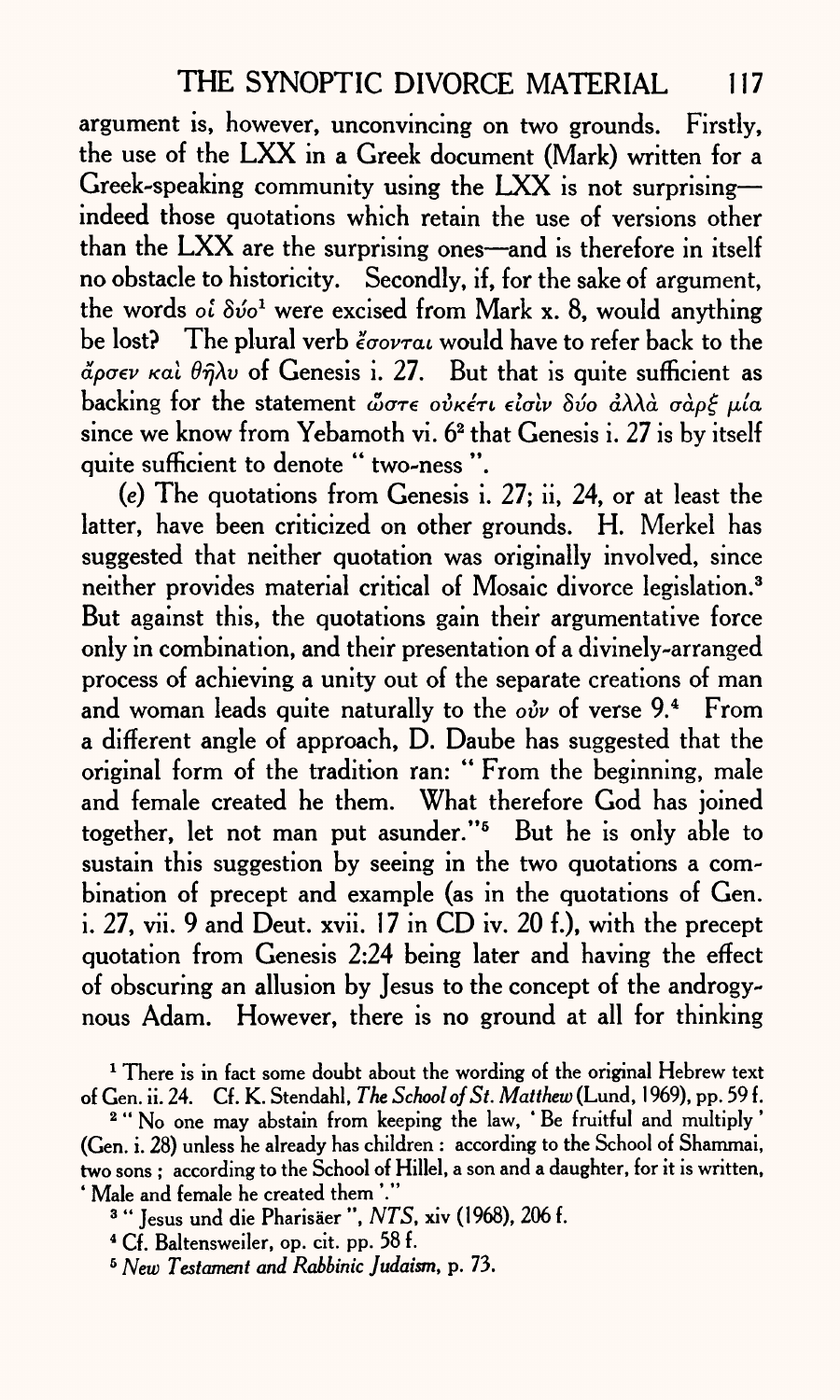that the precept quotation in CD iv. 20 f. is secondary, which in turn casts doubt on any suggestion of secondariness in Mark x. 7 and, furthermore, the use of the androgynous Adam concept is a conclusion to be proved, not a starting-point to be presumed.

There would, in consequence, seem to be no necessary obstacle in the way of taking Mark x. 2-9 as authentic,<sup>1</sup> alongside Mark x. 11 f., Luke xvi. 18 and 1 Corinthians vii. lOb, lib. Account ought, however, to be taken of a certain development within the traditions, which could be the result either of amplification by Jesus or of application within the churches. The situation is as follows:

Mark x. 9 is the simplest of all the forms. It sets out a direct prohibition of divorce by means of an antithesis between God and man, between " join together " and " put asunder ":

> $\delta$ *ς δ* θεός συνέζευξεν άνθρωπος μή χωριζέτω

In saying that this is the simplest or most original form, one means that the bearing of its coherence with the other logia is that one works *back* from them to it, and not *forward* from them to it. It is their presupposition rather than their corollary. It deals only with divorce and not with subsequent remarriage.

The next simplest saying also has an antithetical form and is also concerned with divorce alone. As compared with Mark x. 9, it represents an expansion of the second half of that statement with  $\mathbf{\dot{\alpha}}\nu\theta\rho\omega\pi$ os splitting into  $\mathbf{\dot{\alpha}}\nu\mathbf{\dot{\eta}}\rho/\gamma v\nu\mathbf{\dot{\eta}}$ , and  $\chi\omega\rho\mathbf{\dot{\alpha}}\zeta\omega$  splitting into  $d/dm\mu l \chi \omega \rho l \chi \omega$ , to produce the ruling (1 Cor. vii. 10b, 11b):

> $\frac{d\psi}{\rho}$  *yvva*<sup>2</sup>κa μή αφιέτω *Kai γυνή από ανδρός μή χωριζέτω*

The two-fold splitting of the wording is quite justified by the reasoning implicit in Mark x. 9, and moreover the words chosen fit neatly in the context of rabbinic terminology.  $\frac{\partial}{\partial \phi}$ *ingu* reflects exactly the situation described in Gittin ix. 1-3, where the essential part of the transaction is seen as liberation and is expressed in the words of the divorce certificate: " You are free to marry any man."  $\chi \omega \rho i \zeta \omega$  recalls the term for the maximum role for <sup>a</sup>woman as expressed by Josephus in *Ant.,* xv. 259 :

1 Similarly, Baltensweiler, op. cit. pp. 51-53.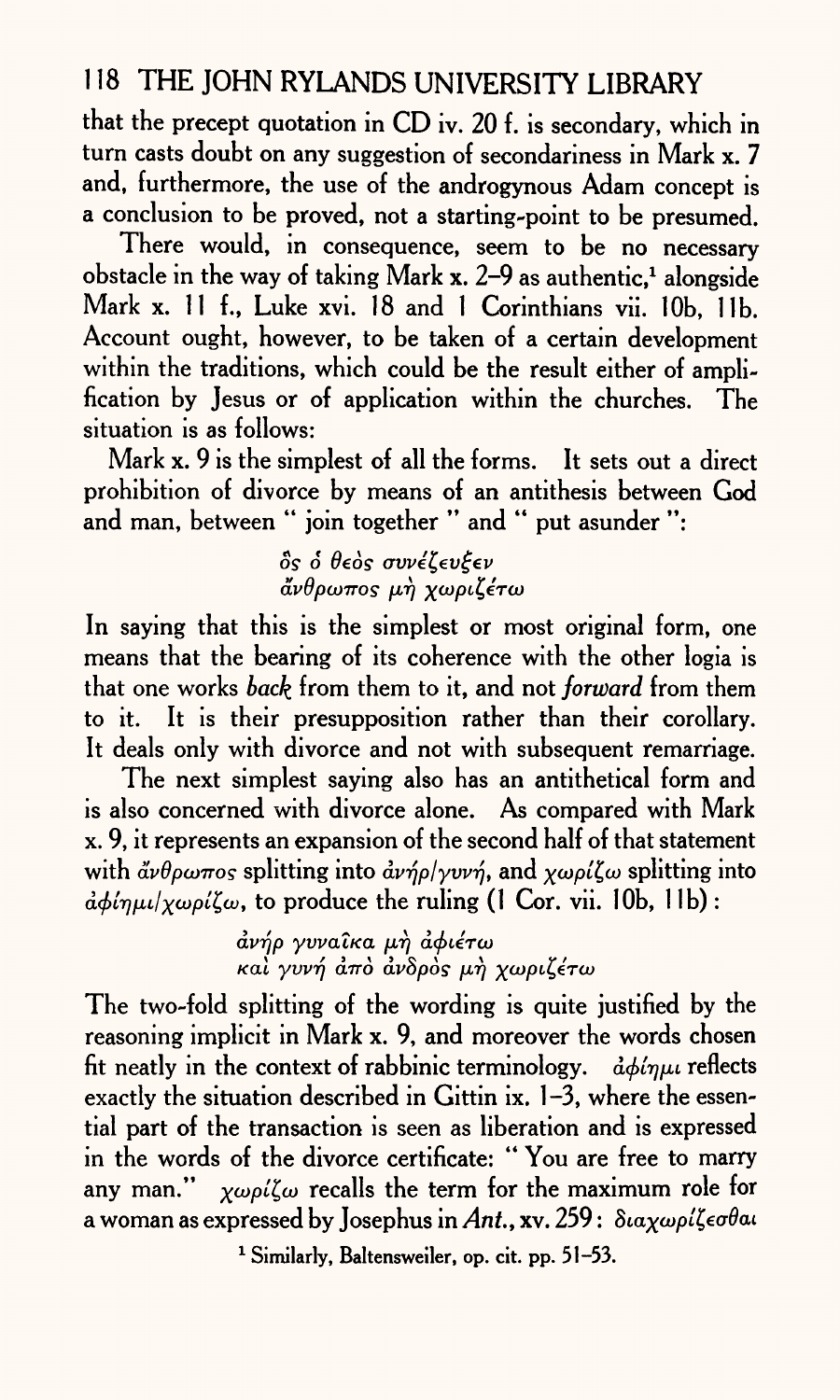$\kappa a\theta$ <sup>'</sup>  $a\dot{v}\tau\dot{\eta}\nu$ . The environment of the ruling given in 1 Corinthians vii. 10b, 11b is therefore precisely that in which only the husband can carry through a divorce.

The rulings in Mark x. 11 f. and Luke xvi. 18 correspond to 1 Corinthians vii 10b, 11b in that they are bipartite and they presuppose that remarriage is an integral and built-in idea within divorce procedure. This we have already seen in Gittin ix. 1-3, and Josephus confirms it by adding a comment about the remarriage of the divorced wife immediately after the explanation about divorce as such in *Ant.* xv. 259. Whether Luke xvi. 18 or Mark x. 11 (12) represents the " earlier " form of the two is almost impossible to decide.<sup>1</sup> All that can be said is that Mark x. 11 f. takes the original husband and wife as the subjects, i.e. the perspective is still that of the original marriage, and therefore the saying stands close to Mark x. 9 and 1 Corinthians vii. 10b, 11b. On the other hand, Luke xvi. 18 takes the first and second husbands as subjects, and the perspective has therefore shifted away from the first to the second marriage. This might indicate that this saying stands further away from Mark x. 9 and 1 Corinthians vii. 10b, 11b, though not very far away because it presupposes an environment of male dominance! Both pairs of sayings, i.e. Mark x. 11 f. and Luke xvi. 18, may possibly reveal tendencies towards legal casuistry, by virtue of the generalizing introductions  $(\delta s \, d\mathbf{v} \cdot \cdot \cdot)$ . Mark x. 11, and  $\pi \hat{a} s \, \delta$  $\ldots$  in Luke xvi. 18=Matt. v. 32), and the definition of specific actions in terms of a specific legal category  $(\mu o_i \chi \hat{a} \tau a_i/\mu o_i \chi \epsilon \hat{v} \epsilon \mu)$ . Since both features appear also in the authentic declaration of Matthew v. 28, such a tendency cannot confidently be inferred here. It is therefore marginally possible—but that is the most it is safe to say—that Mark x. 11 f. and Luke xvi. 18 represent expositions of a basic principle within a thoroughly Semitic environment, expositions which have lost the immediacy and imperative demand featured in the sayings of Jesus (Mark x. 9/1 Cor. vii. 10b, 11b), but the shift is so slight that either or both can easily stand alongside the sayings of Jesus and within the outlook of Jesus.

<sup>1</sup> Baltensweiler (op. cit. pp. 60-64) very tentatively takes Luke xvi. 18 as primary, while G. Delling (art. cit. p. 7) takes it as secondary.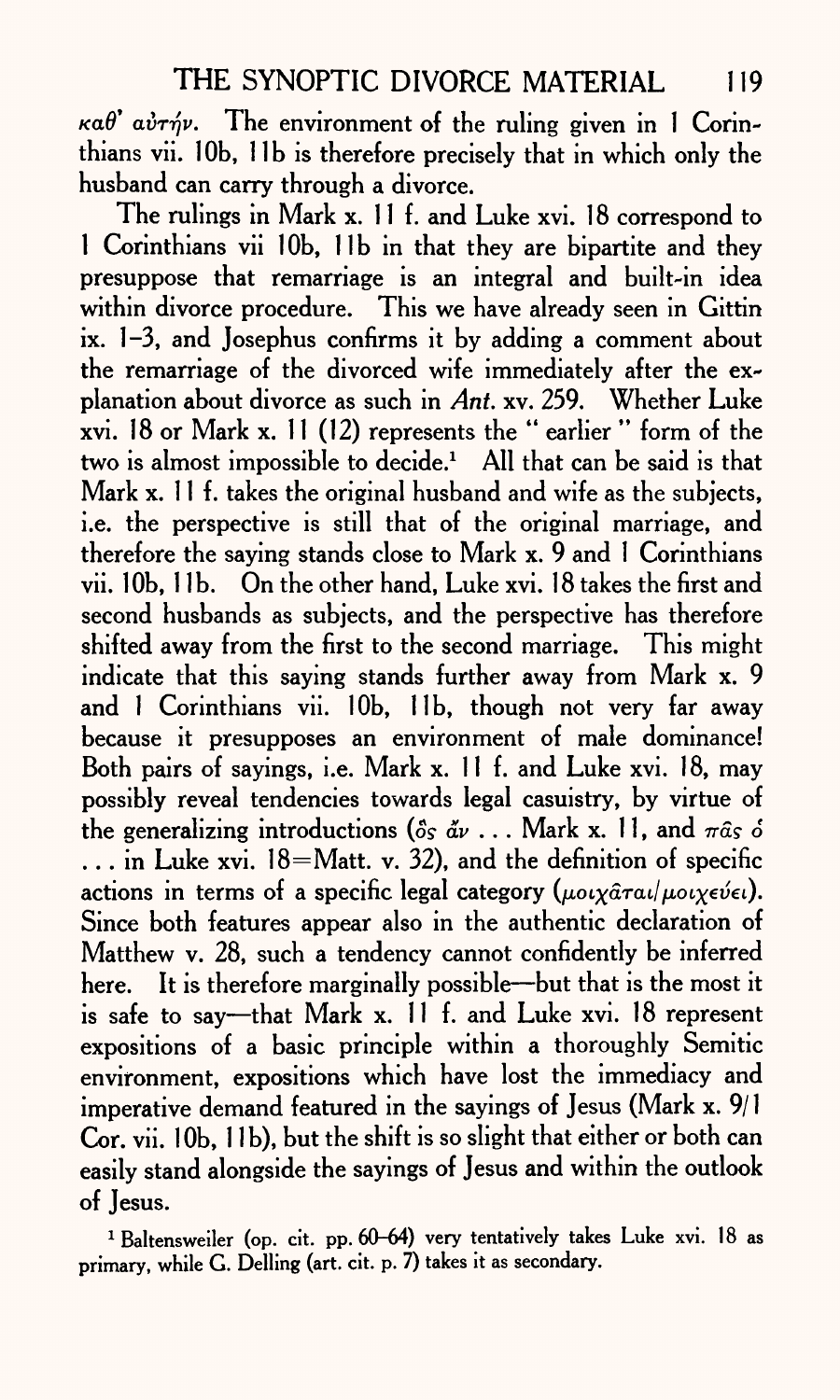### III

What Moses permits, the Jesus of Mark and the Jesus of Q forbid. This was the most that could be affirmed while the traditio-historical investigation was in hand. But it is now necessary and possible to modify that affirmation in the light of the investigation's results : What Moses commanded, the historical Jesus rejects. In Mark x. 2-9 Jesus makes a decision about divorce, in effect, a decision about Moses. Nothing should blunt the sharp edge of his words. He diverges from all tradition, whether of Hillelite liberals or of Shammaite conservatives. Paradoxically, by taking a position more conservative than that of the conservative Shammaïtes, he takes a position more radical than all. For this is an abrogation of a law, " an openly declared criticism of the law of Moses"," "not an accentuation of the Torah but an annulling of it ".2

The sharp edge of Jesus' words is, however, effectively blunted by either of two approaches. The first is that which falls back on uniquely Matthaean features (and thereby indirectly confirms our earlier traditio-historical results), while the second stresses that a similar attitude to that of Jesus can be found in earlier or contemporary Jewish texts (which cannot, of course, be excluded, but which we shall examine in detail).

An example of the first approach is provided by J. W. Wenham.<sup>3</sup> The context of his treatment of this subject is a discussion of Biblical authority, and Wenham lays heavy stress on defining the exact role of Deuteronomy xxiv. 1-4. He argues that this passage does not diverge from Genesis ii. 24, since the latter had not been abrogated ; that it was currently (but wrongly) interpreted as giving divine approval to divorce; that it was

1 G. Bornkamm, *Jesus of Nazareth* (London, 1960), p. 98.

2 J. Jeremias, *New Testament Theology,* i. 225 ; similarly, W. G. Kiimmel, " Jesus und die jiidische Traditionsgedanke ", *ZNW,* xxxiii (1934), 105-30, esp. p. 124; T. W. Manson, *The Teaching of Jesus* (Cambridge, 1963), pp. 293 f.; J. Schmid, *Markus,* p. 187; H. Baltensweiler, op. cit. pp. 49-51 ; H. von Campenhausen, *Die Entstehung der christlichen Bibel* (Tubingen, 1968), pp. 13 f.; H. Merkel, art. cit. pp. 206 f. ; W. Trilling, *Fragen zur Geschichtlichkeit Jesu\**  (Diisseldorf, 1969), pp. 93 f.; E. Schweizer, *Good News,* pp. 203-5.

*3 Christ and the Bible* (London, 1972), pp. 33 f.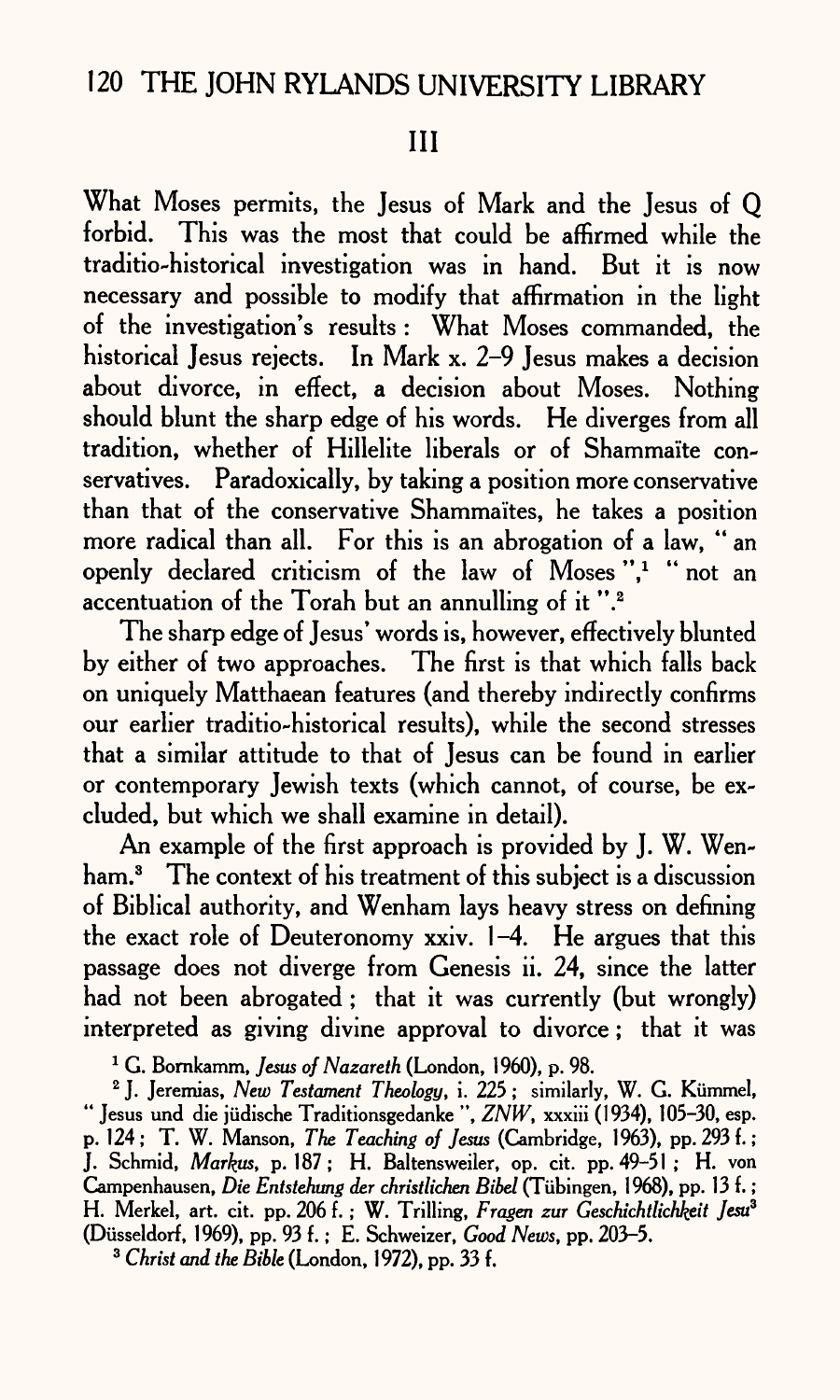misquoted in Matthew v. 31 ; and that it represented civil rather than moral permission, i.e. a law, rather than an ideal, or something for the immature Israel, rather than the mature Christian church. The reference to Genesis i. 27 ; ii. 24 means that " it is *on the authority of scripture* that he denies the validity of the interpretation of Deuteronomy xxiv. 1, which gives approval to divorce ".<sup>1</sup> This scheme, however, fails to carry conviction because it begs fundamental questions at crucial points. Firstly, Genesis ii. 24 in its original setting was not concerned with divorce, therefore to construct a sequence from it to Deuteronomy xxiv. 1-4 (quite apart from internal source questions within the Pentateuch) is misleading. It is only in the hands of Jesus that the contents of Genesis ii. 24 are made into a critical yardstick and criterion for assessing Deuteronomy xxiv. 1-4. When this happens, what emerges is " Schrift gegen Schrift ".<sup>2</sup> Secondly, it is not the case that the résumé of Deuteronomy xxiv. 1 in Matthew v. 31 is a misquotation. But in any case, editorial intrusions within Matthew's form need to be removed first of all, and attention given to the more primitive form in Luke xvi. 18. In that saying there is no quotation, but only a straight abrogation of Deuteronomy xxiv. 2, corresponding to the straight abrogation of Deuteronomy xxiv. 1 in Mark x. 9. The attempt to make the material into a confrontation between Jesus and tradition merely demonstrates the overpowering influence of Matthew, and at the same time highlights the contrast with Mark and Q. Thirdly, the discussion in Mark x. 2-9 does not contain ideals but an authoritative demand of God voiced by Jesus, and the antithetical form of the pericope makes clear that this is a command from one person set over against a command from another. Fourthly, it is quite true that Jesus uses scripture to justify his own ruling, and it is equally true that a reference to adultery presumes the validity of the 7th commandment.3 But acceptance of one part of the

1 Op. cit. p. 34 (Wenham's italics). 2 W. Grundmann, *Markus,* p. 204. 3 Similarly, N. B. Storehouse, *The Witness of Matthew and Mark to Christ2*  (London, 1959), pp. 204 f. Particularly heavy reliance is placed on the use of Gen. ii. 24 in Matt. xix. 4 f., and especially the words " he that made them said...", by J. I. Packer, " *Fundamentalism " and the Word of God* (London, 1958), p. 55. However, Packer does not justify his use of the secondary source, especially when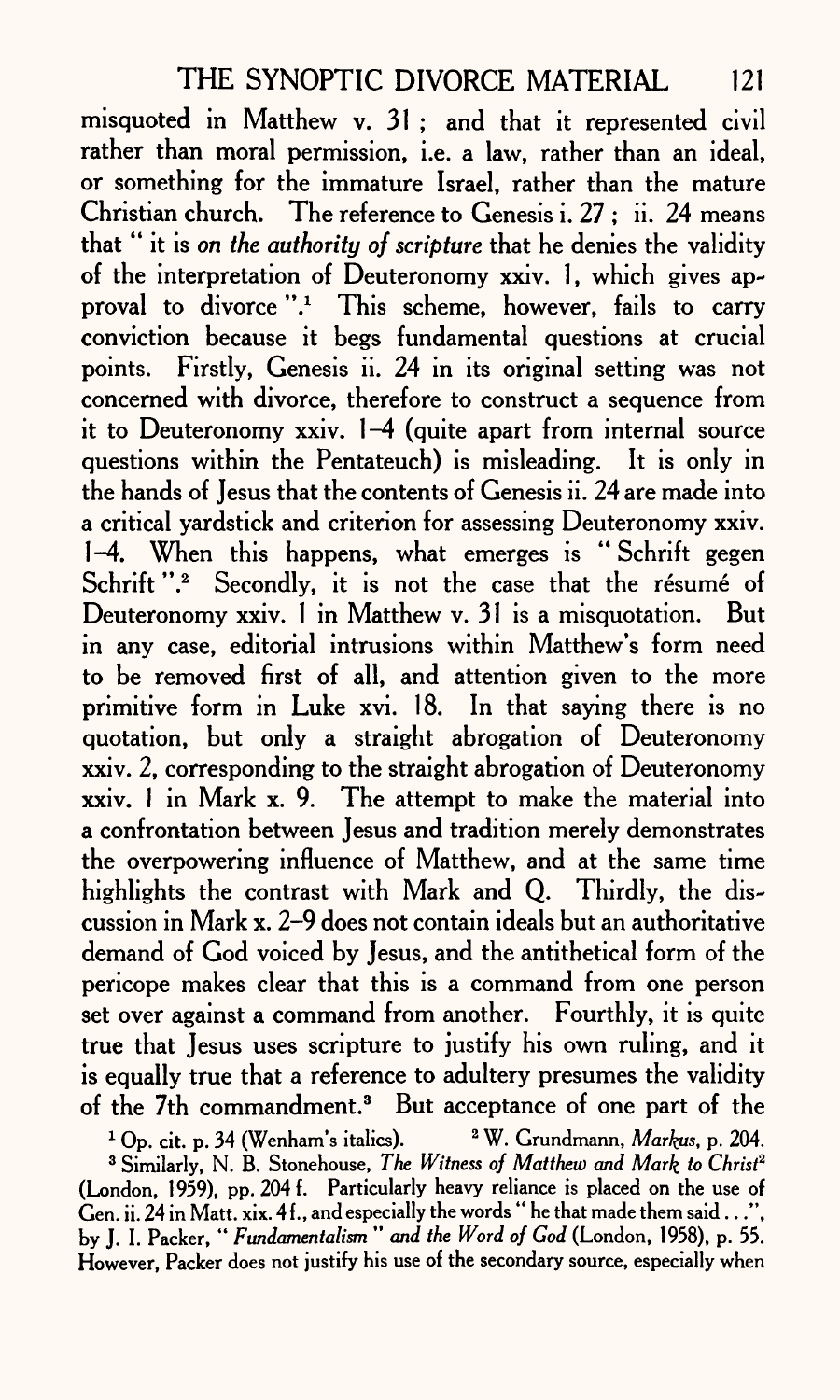law does not mean necessary acceptance of all other parts. This commonplace is emphatically affirmed in, e.g. b.Sanh. 99a<sup>1</sup>: " Even if someone says, \* The whole Torah is from God with the exception of this verse or that, which was not spoken by God, but by Moses from his own mouth ', he has despised the word of Yahweh." We conclude then that the sayings of Jesus should not be robbed of their decisiveness (however good a precedent for this Matthew may provide), and the picture of a submissive Jesus, placing himself under scripture at all times, must give way to one of a sovereign Jesus, whose authority is never more obvious than when he sets scripture aside at some times.

The second perspective on Jesus' teaching, which tends to blunt its edge, works in terms of parallels in other sources. The existence of these parallels by no means removes the radical element in what Jesus says-the other sources can reflect a radical approach, too! $\rightarrow$ but the result is certainly the elimination of distinctiveness. Since Jesus can hardly have failed to hold certain things in common with his contemporaries or indeed predecessors, this is in principle quite possible. The essential question is whether in fact it is correct, and whether, as K. Berger has concluded, " the standpoint adopted here (Mark 10:9) is quite possible within Judaism".<sup>2</sup>

 $(a)$  Certain sayings in the wisdom tradition are sometimes cited, and especially Proverbs xviii. 22a LXX :

*os* Kj8aAAet *yvvaiKa dyadrjv* e/CjSaAAet *ra dyadd*   $\delta$  δε κατέγων μοιγαλίδα άφρων και ασεβής.<sup>3</sup>

it deviates from the primary source (contrast Mark x. 6 f.), nor does he take account of the dialectical and critical use of Deut. xxiv. 1. Moreover, he quotes with approval the view that among those things rousing the antagonism of Jesus was " the extension of the exception clause in the law of divorce so as to permit divorce ' for any cause' whatever". Once again, however, it is Matthew, rather than Mark, which is taken as the source (presupposing the view that " our approach must be harmonistic ", op. cit. p. 109?). The problem is therefore ultimately one of method. Identical arguments are used by, and identical criticisms apply to, Wenham, op. cit. pp. 27 f., 87.

<sup>1</sup> Quoted in Jeremias, *New Testament Theology,* i. 207. Cf. Sanh. x. 1 : " Whoever claims that the law of Moses is not from heaven has no share in the world to come." The point of view is significant, though it is overbold to claim, as E. Stauffer does, that this saying was specifically directed against Jesus (" Jesus und seine Bibel ", in *Abraham imser Vater* (0. Michel Festschrift : Leiden, 1963), pp. 446 f.)  ${}^{2}$  Op. cit. p. 574.  ${}^{3}$  Berger, op. cit. p. 537.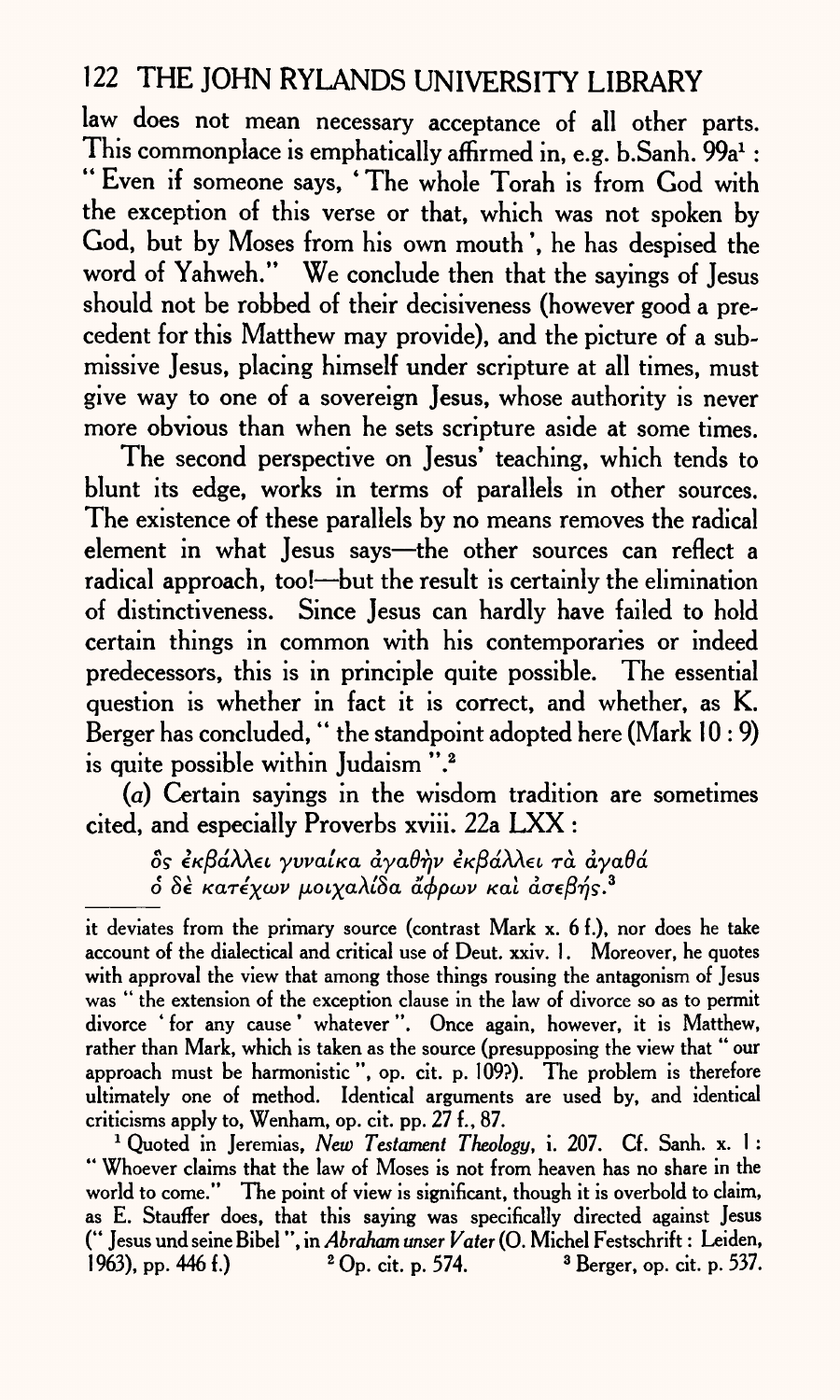This is, however, the typical prudential counsel of the wisdom tradition. It deplores divorce, just as it deplores adultery, but just as the critique of adultery fastens on the foolishness and impiety rather than the infringement of law involved, so also the critique of divorce does nothing to reject the principle. A parallel for Proverbs xviii. 22a LXX is Ecclesiasticus vii. 26 : \*' If you have a wife after your own heart, do not divorce her." This too is not an authoritative binding prohibition but worldlywise advice, on a level with the adjacent advice (verse 25) to " marry your daughter, and a great load will be off your hands "! Hence, when R. Bultmann categorized Mark x. 9 among those logia which presuppose Jesus as the teacher of wisdom,<sup>1</sup> he sent the discussion up a false track. For the wisdom tradition advises, and reinforces the law, whereas Jesus declares authoritatively and finally that divorce, as the dismantling of the work of God, is prohibited.

*(b)* Malachi ii. 16 declares : " I hate divorce, says the Lord the God of Israel." This too is stressed by some as a precursor of Mark  $x$ .  $9<sup>2</sup>$  It is worth noting that the case has recently been put forward that Malachi ii. 16 is concerned, not with human relationships in marriage and divorce, but with the covenant relationship between God and Israel.<sup>3</sup> This is probably going too far, but the attitude to divorce expressed here (like the attitude to sacrifice, Mal. i. 10) has to be seen as situationally controlled. The divorces in question have occurred in a context of infidelity and violence on the part of the husbands, and without any justification on the part of the wives. The rejection of divorce in these circumstances is therefore only a variation on the theme of protest against adultery in all circumstances, and cannot be taken as a declaration about the possibility, or otherwise, of divorce in other circumstances.

(c) A passage in the Damascus Document (CD iv. 20 f.), to

3 Isaksson, op. cit. pp. 27-34.

<sup>1</sup>*The History of the Synoptic Tradition* (Oxford, 1963), p. 74.

<sup>&</sup>lt;sup>2</sup> Berger, op. cit. p. 574 ; J.-C. Margot, "L'Indissolubilité du Mariage selon le nouveau testament ", *RThPh,* xvii (1967), 393, who also uses Tobit viii. 5-7. Tobit, however, uses only Gen. ii. 18, and is concerned with marriage rather than divorce.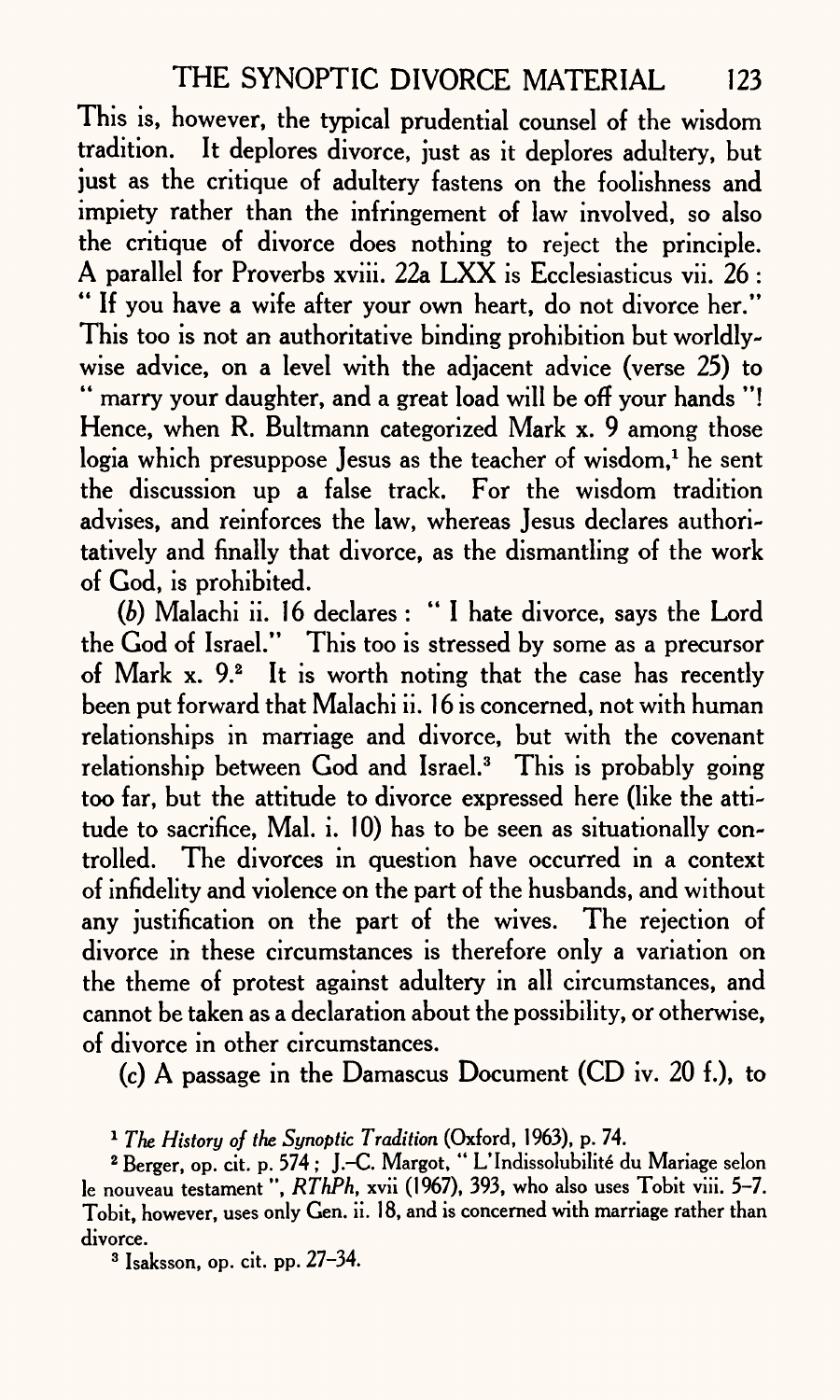which allusion has previously been made, is frequently taken as a parallel for Mark x.  $2-9.1$  The text<sup>2</sup> runs :

The builders of the wall  $\ldots$  have been caught by lust in two things : by marrying two women during their lifetime whereas nature's principle is ' Male and female created He them ' (Gen. i. 27). And those who entered the ark (of Noah),' Two and two they went into the ark ' (Gen. vii. 9). And concerning the prince, it is written, 'He shall not multiply wives for himself' (Deut. xvii. 17).

In this case, however, there are substantial reasons for taking polygamy, 3 rather than divorce, as the target for attack.4 Firstly, Deuteronomy xvii. 17 is concerned, not with having wives in sequence, but with having them simultaneously (cf. Deut. xvii. 16, where the same injunction is applied to horses!). Secondly, in <sup>a</sup>group so committed to the law, and in a document in which Moses is evaluated so highly and in which marriage regulations are stressed as being in line with the law (CD(B) i. 3-5), there can hardly be any clash with the law. Such <sup>a</sup> clash would occur if divorce is in mind, but not if polygamy is the sole topic of criticism.

Jesus' authoritative declaration therefore has only partial parallels in earlier literature. Nowhere else is the same dialectical interaction with the law in evidence. It is therefore all the more important to be clear as to the basis of his reasoning. Genesis i. 27; ii. 24 set out the primary will of God in a way which the law in question did not. Argument from this pair of texts is not at all the same as argument from Genesis i. 27a, 27b or from Genesis ii. 23, 24, which might locate " one-ness " in the origins of man or in the origin of woman in man. This androgyne concept<sup>5</sup> does not clarify the material. As it stands,

1 A. Finkel, *The Pharisees and the Teacher of Nazareth* (Leiden, 1964), p. 161 ; A. Suhl, op. cit. p. 75 ; K. Berger, op. cit. pp. 521, 548.

2 Text in A. Dupont-Sommer, *The Essene Writings from Qumran* (Oxford, 1961), pp. 128 f.

<sup>3</sup> Cf. Josephus, Ant., xvii. 14: "It is an ancestral custom of ours to have several wives at the same time." See Jeremias, *Jerusalem,* pp. 90, 93, 369.

<sup>4</sup> Isaksson, op. cit. pp. 57-63; Baltensweiler, op. cit. p. 55. For a survey of interpretations, cf. P. Winter, " Sadoqite Fragments IV 20, 21 and the Exegesis of Genesis i. 27 in late Judaism ", *ZAW,* Ixviii (1956), 71-84.

<sup>5</sup> For this theory, cf. P. Winter, "Sadoqite Fragments", pp. 78-84, and again, " Genesis i. 27 and Jesus' Saying on Divorce ", *ZAW,* Ixx (1958), 260 f. Also D. Daube, *New Testament and Rabbinic Judaism,* pp. 71-86, and also, " Evangelisten und Rabbinen ", *ZNW,* xlviii (1957), 119-26, esp. 125 f.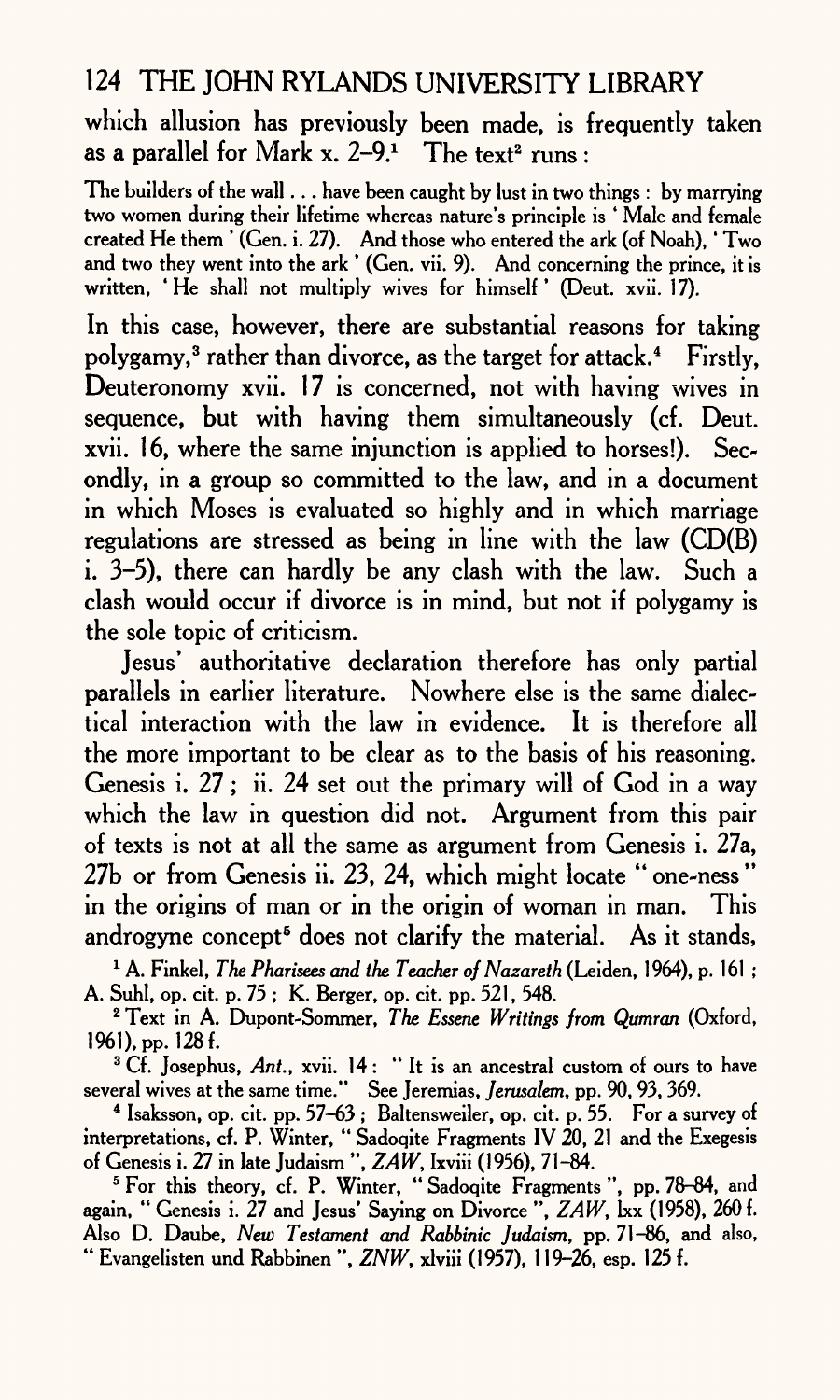Genesis i. 27 expresses the separate " two-ness ", and Genesis ii. 24 expresses the subsequent " one-ness " brought about by marriage. Marriage is therefore seen as the establishing (by God) of that one-ness which is the goal of creation, and as such expresses the primary will of God. But more needs to be said, even than this. Jesus exposes the primary will of God by means of a declaration which, firstly, sets Moses aside, and secondly, presupposes an argument from creation. The one scheme which can bind these features together, a theme which needs no defence as the dominating and controlling concern of Jesus' mission, is eschatology.1 Jesus presupposes here that the End time, which will see a renewal of the Beginning time, has already dawned.<sup>2</sup> The declaration about divorce therefore belongs inside the central concerns of the mission of Jesus and the proclamation of the present impact of the kingdom.

One final observation completes our investigation of the divorce tradition in Mark x. 2-9, and it arises directly from the theme of eschatology. Elsewhere in the mission of Jesus it is made plain that participation in the kingdom is conditional on response to his proclamation. Failure to respond means danger and certainly no acceptance by God or share in the coming age (Matt. vii. 24-17; Luke x. 1-12, etc.). Participation in the present age alone is therefore the hallmark of exclusion from the kingdom. In particular this is apparent in legal contexts as well. Fasting is the practice of those who are not participants in that eschatological celebration brought by Jesus (Mark ii. 19).<sup>3</sup> The spiritually dead are left to bury their father, but the disciple finds that commitment to the kingdom and attachment to the new involves him in a break with law and tradition, that is, detachment

1 Similarly, R. Schnackenburg, *The Moral Teaching of the New Testament*  (London, 1967), p. 80 ; 0. Betz, *What do we know about Jesus'?* (London, 1968), p. 44; H.-W. Bartsch, *Jesus Prophet und Messias aus Galilda* (Frankfurt am Main, 1970), p. 90.

2 Having earlier interpreted Mark x. 2-9 along these lines (" Die Bergpredigt ", in *Abba* (Gottingen, 1966), p. 185), Jeremias has drawn back slightly in *New Testament Theology,* i. 225, because the material in Mark xii. 18-27 says that after the resurrection there will be no more marriage. Nevertheless, the beginning of the realization of eschatology (as distinct from its full completion) would still seem to be an available and an appropriate context for what Jesus says.

3 Jeremias, *New Testament Theology,* i. 116.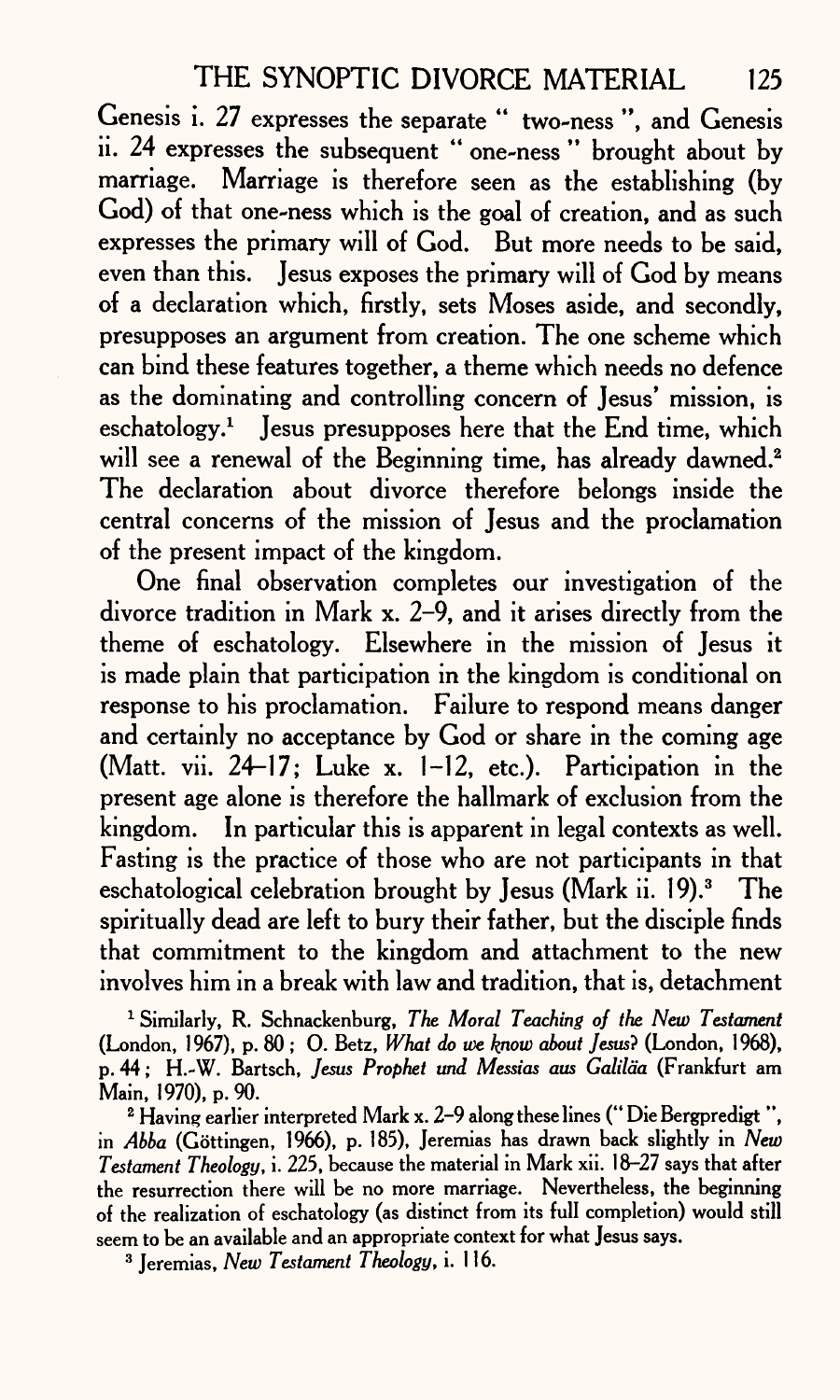from the old.1 Does Mark x. 2-9 reflect any such scheme? Indeed it does. The tactics of Jesus' argument have the effect of achieving a striking identification between his questioners and the law of Deuteronomy xxiv. 1 : What did Moses command you? . . . With a view to<sup>2</sup> your hardness of heart Moses wrote this commandment *for you."* They are firmly associated with that commandment which Jesus abrogates. Indeed that command encapsulates divine judgment in the face of human rejection of the divine word and will. Only when the word of God is received and obeyed is  $\sigma\kappa\lambda\eta\rho\sigma\kappa\alpha\rho\delta\iota$  remedied and judgment removed.<sup>3</sup> So in the antithesis between Deuteronomy xxiv. 1 and Mark x. 9 there is expressed an underlying antithesis between the old age and the new, between the era of judgment and the era of grace, between rejection of Jesus and obedient response to him in discipleship.<sup>4</sup> Once again, therefore, it becomes plain that this is not casuistry or " divorce legislation ". And it also becomes plain that Paul was a remarkably accurate interpreter of Jesus, because his teaching on the divorce problem presumed and implemented just such a distinction between those who are in Christ and those who are not. For Christian couples divorce is excluded, but for " mixed couples " it is a reluctantly allowed possibility.

We cannot leave this crucial material in the teaching of Jesus without drawing out its wider implications. What sort of Judaism is this? J. Klausner evaluated it critically as " exaggerated Judaism " from "the most Jewish of Jews ".<sup>5</sup> But

4 Jeremias, *Theology,* i. 225 : " For Jesus' disciples ... marriage is indissoluble." Similarly on Luke xvi. 18, E. E. Ellis, *The. Gospel of Luke* (London, 1966), p. 205. 5 *Jesus of Nazareth* (New York, 1964), p. 374.

<sup>1</sup> Hengel, *Nachfolge und Charisma, passim.*

<sup>2</sup> So, rightly, H. Greeven, art. cit. 114 f.

<sup>&</sup>lt;sup>3</sup> On this problem, cf. H. Greeven, art. cit. 114 f.; G. Behm, *σκληροκαρδία*, TDNT,  $\overline{iii}$  (1965), 613 f.; and K. Berger, op. cit. p. 538, and earlier, "Hartherzigkeit und Gottes Gesetz : die Vorgeschichte des antijiidischen Vorwurfs in Mc 10, 5", *ZNW*, lxi (1970), 1-47. Berger concludes that *a*<sub>R</sub> $\lambda$ npoKapoia stands for apostasy from the natural order, especially in sexual matters, and is a concept which evokes the golden calf incident; the effect is that the laws in question are seen as a compromise with idolatry, and generate a vehement critique in, for instance, Ezek. xx. 25 f.